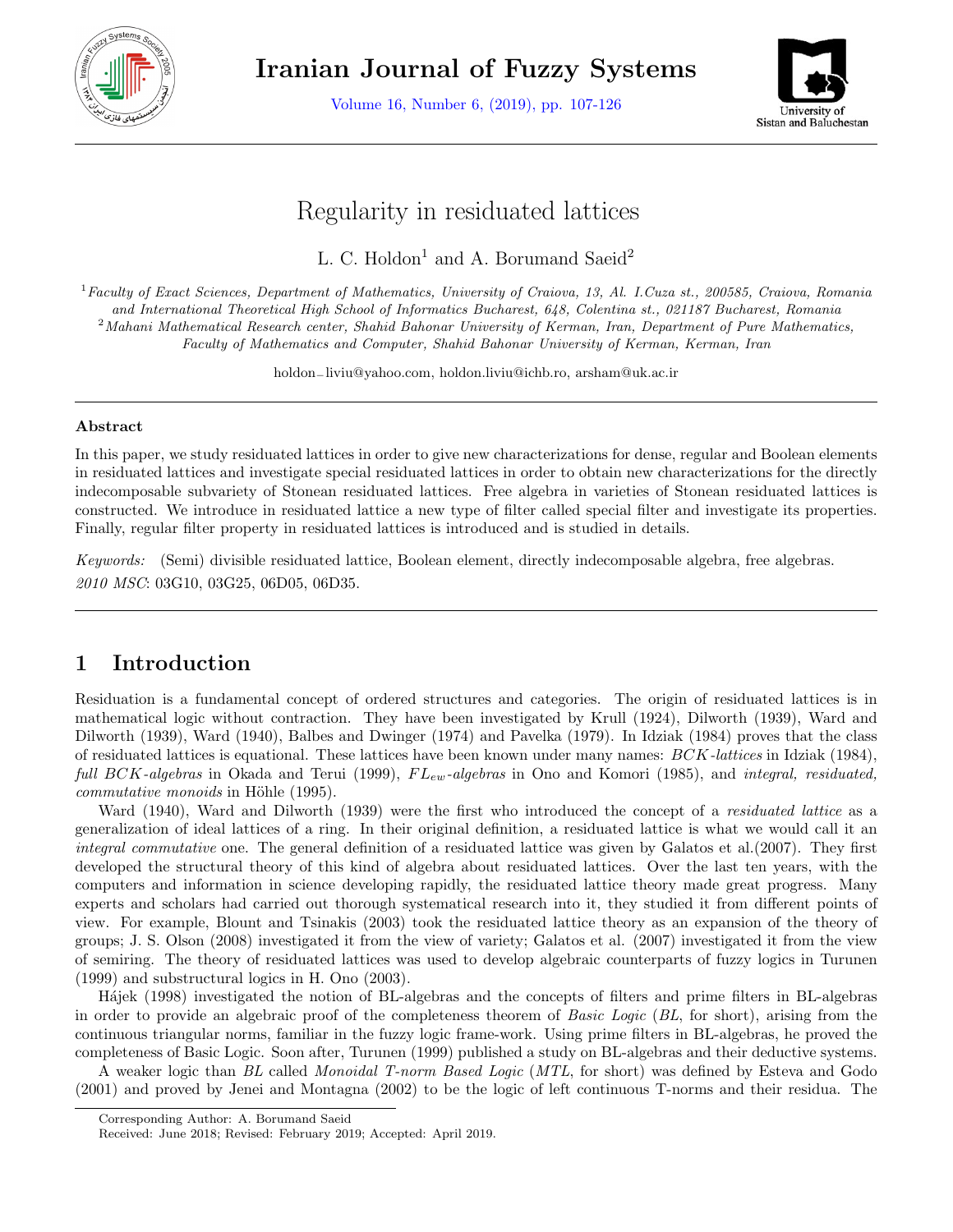algebraic counterpart of this logic is *MTL-algebra*, also introduced by Esteva and Godo (2001). In Esteva and Godo (2001) a residuated lattice *L* is called *MTL-algebra* if the prelinearity property holds in *L.*

Recently, Turunen and Mertanen (2008) and D. Busneag et al. (2013) defined the notion of semi-divisible residuated lattice and investigated their properties. Also, D. Busneag et al. (2015) investigated the notion of Stonean residuated lattices and they discussed it from the view of ideal theory.

Cignoli (2008) investigated the structure of free algebras in the subvarieties of Stonean residuated lattices and proved that each algebra in a variety **V** of bounded residuated lattices can be represented as a weak Boolean product of directly indecomposable algebras in **V** over the Stone space of its Boolean skeleton (Theorem 1*.*3). In fact, free algebras are weak Boolean products of directly indecomposable algebras. In order to obtain his characterization the steps were to consider the sets of regular and dense elements  $(Reg(L) = \{x \in L : x^{**} = x\}, D(L) = \{x \in L : x^* = 0\})$  and characterize the Boolean skeleton of residuated lattices. Based on the importance of regular, dense and Boolean elements in constructing free algebras, we realize that it will be interesting to investigate different notions of regular substructures of residuated lattices  $(B(L)$  in Kowalski and Ono (2002),  $Reg(L)$  in Cignoli (2008),  $R(L)$  and  $MV(L)$  in D. Busneag et al.(2013),  $M(L)$  introduced by us) in order to obtain new characterizations for these elements. We notice that the sets  $MV(L)$ and  $Reg(L)$  coincide. We study the relationship between different notions of regular elements in residuated lattices, with their sets denoted by  $B(L)$ ,  $R(L)$ ,  $M(L)$  and  $MV(L)$ . Moreover, we offer a new characterization for dense (see Theorem [3.17\)](#page-9-0), regular (see Proposition [3.3\)](#page-5-0) and Boolean elements in a residuated lattice *L* (see Theorem [4.5\)](#page-13-0). Taking as a guide line the case of *special BL-algebras* from Mohtashamnia and Borumand Saeid (2012), we define and study the class of *special residuated lattices*. We show (see Example [3.19\)](#page-9-1) that the class of special residuated lattices is an independent class than *divisible residuated lattices*, *BL-algebras*, *MTL-algebras* and *G-algebras* and as an application to our study we prove that the class of special residuated lattices is directly indecomposable. Moreover, we prove that L is a special residuated lattice iff  $B(L) = R(L) = M(L) = MV(L) = \{0,1\}$ , and L is a Stonean residuated lattice iff  $B(L) = R(L) = M(L) = MV(L)$ .

Cignoli (2008) in Theorem 2.4 obtain on a given residuated lattice *L* and an element  $0 \notin L$ , a structure  $S(L) = L \cup \{0\}$ of a Stonean residuated lattice such that the set of dense elements  $D(S(L)) = L$ . Based on this result in Lemma 2.5 proved that for a Stonean residuated lattice *L, {*0*}∪D*(*L*) becomes the universe of a subalgebra of *L* witch is isomorphic to  $S(D(L))$ . Moreover, *L* is isomorphic to  $S(D(L))$  iff *L* is directly indecomposable. Following our study on regular substructures of a residuated lattice *L* we obtain in Corollary [3.20](#page-10-0) an equivalent result with Lemma 2*.*5*,* that is, *L* is a directly indecomposable Stonean residuated lattice iff *L* is a special residuated lattice.

We discuss briefly the applications of our results on classes of residuated lattices such as *Boolean algebras*, *Stonean residuated lattices* and *hyperarchimedean residuated lattices* and give some characterizations of them.

The paper is organized as follows:

In Section 2, we recall the basic definitions and we put in evidence rules of calculus in a residuated lattice which we need in the rest of the paper.

In Section 3, we define the set  $M(L)$  and we investigate the relationship between different notions of regular elements in residuated lattices (see Cignoli (2008), D. Busneag et al. (2013), D. Busneag et al. (2015), Turunen and Mertanen  $(2008)$  denoted by  $B(L), R(L), M(L)$  and  $MV(L)$ . In D. Busneag et al. (2013) proved that  $B(L) \subseteq R(L) \subseteq MV(L)$ , but the converse does not always hold. Also, they presented some characterizations for  $R(L)$  and  $MV(L)$ . By Theorem [3.7,](#page-6-0) we conclude that  $B(L) \subseteq R(L) \subseteq M(L) \subseteq MV(L)$ , but the converse does not always hold (for that we offer relavent examples of residuated lattices). Based on the works D. Buşneag et al.(2015) and Mohtashamnia and Borumand Saeid (2012) we define the notion of *special residuated lattice*, we give some examples in order to establish the relationship between them and other algebraic structures. We introduce the notion of special filter in residuated lattices and we study its properties in detail.

In Section 4*,* we give a new characterization for Boolean elements in residuated lattices, we study some classes of directly indecomposable residuated lattices. We propose new characterizations for Stonean and Boolean residuated lattices.

In Section 5*,* we introduce the regular filter property in residuated lattices and we characterize residuated lattices endowed with this property. Moreover, we study the properties of hyperarchimedean residuated lattices and present some characterizations.

# **2 Preliminaries**

In this section, we recall some basic notions relevant to residuated lattices which will need in the sequel.

**Definition 2.1.** [\[17](#page-18-0)] A bounded residuated lattice is an algebra  $(L, \vee, \wedge, \odot, \rightarrow, 0, 1)$  of type  $(2, 2, 2, 2, 0, 0)$  such that  $(Lr_1)$   $(L, \vee, \wedge, 0, 1)$  is a bounded lattice;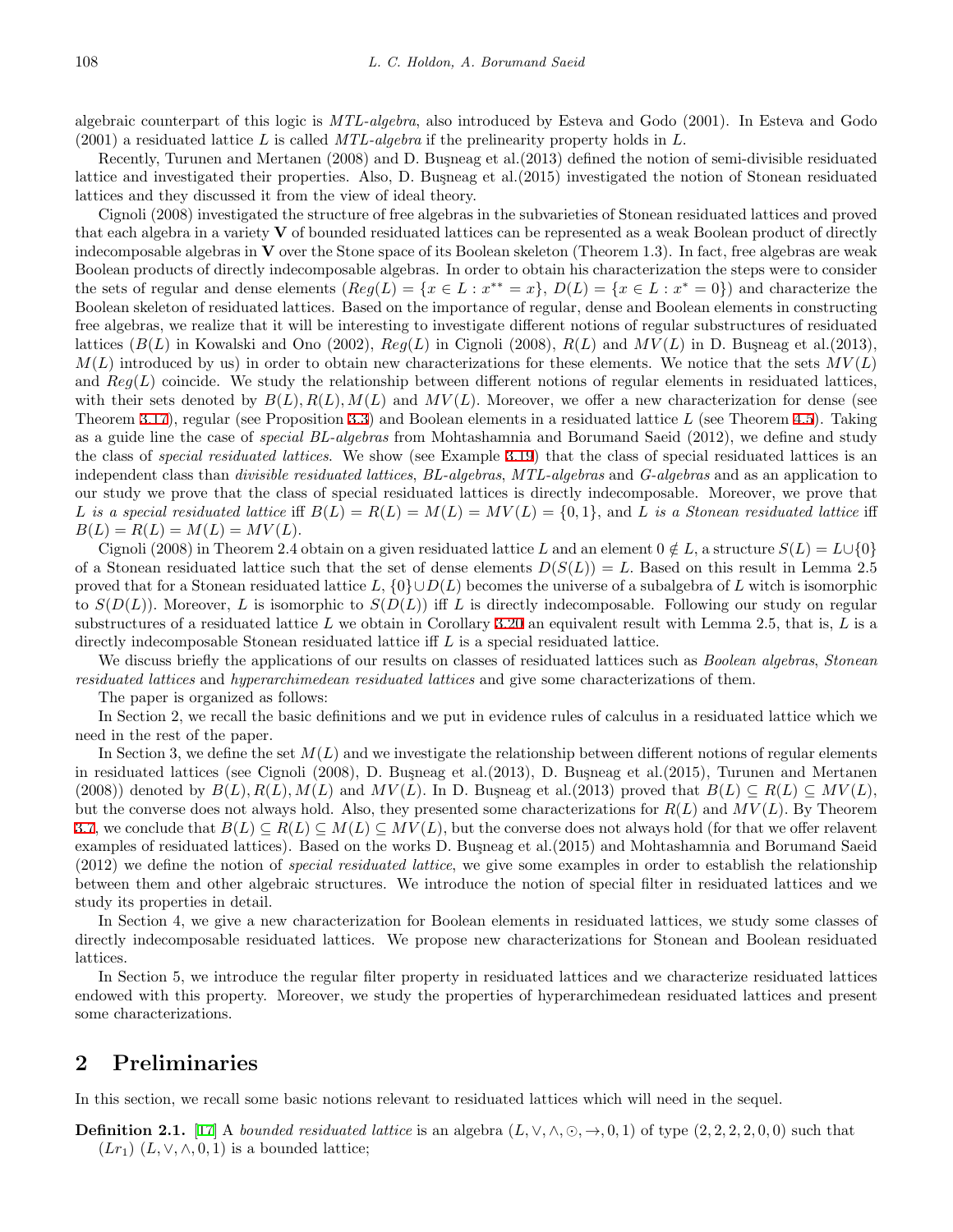$(Lr_2)$   $(L, \odot, 1)$  is a commutative monoid;

 $(Lr_3) \odot$  and  $\rightarrow$  form an adjoint pair, i.e.,  $a \odot x \leq b$  iff  $x \leq a \rightarrow b$ .

We call them simply *residuated lattices*. Usually, (*Lr*3) is called the residuation property. For examples of residuated lattices see Galatos et al.(2007), Hájek (1998), D. Buşneag et al.(2013), Freytes (2004), Kowalski and Ono (2002), Iorgulescu (2008), Piciu (2007) and Turunen (1999). If *L* is totally ordered, then *L* is called a *chain*.

For  $x \in L$  and  $n \ge 1$  we define  $x^* = x \to 0$ ,  $x^{**} = (x^*)^*$ ,  $x^0 = 1$  and  $x^n = x^{n-1} \odot x$ .

We refer to Hájek (1998), D. Busneag et al. (2013), Piciu (2007)-Ward and Dilworth (1939) for detailed proofs of these well-known results:

<span id="page-2-3"></span>**Proposition 2.2.** *For every*  $x, y, z \in L$ , *we have:* 

 $(r_1)$   $x \to x = 1, x \to 1 = 1, 1 \to x = x;$  $(r_2)$   $x \leq y$  *iff*  $x \to y = 1$ ;  $(r_3)$  If  $x \leq y$ , then  $z \odot x \leq z \odot y$ ,  $z \rightarrow x \leq z \rightarrow y$ ,  $y \rightarrow z \leq x \rightarrow z$ ;  $(r_4)$   $x \to (y \to z) = (x \odot y) \to z = y \to (x \to z);$  $(r_5)$   $x \to (y \land z) = (x \to y) \land (x \to z), x \odot (y \lor z) = (x \odot y) \lor (x \odot z);$  $(r_6)$   $(x \vee y)^* = x^* \wedge y^*, \ (x \wedge y)^* \geq x^* \vee y^*, \ (x \odot y)^{**} \geq x^{**} \odot y^{**};$  $(r_7)$   $x^{**} \to y^{**} = y^* \to x^* = x \to y^{**} = (x \to y^{**})^{**};$  $(r_8)$   $x \odot x^* = 0$ ,  $1^* = 0$ ,  $0^* = 1$ ,  $x^{***} = x^*$ ;  $(r_9)$   $x \leq x^{**}, x^{**} \leq x^* \to x, x \to y \leq y^* \to x^*;$  $(r_{10})$   $x \to y \leq (x \to y)^{**} \leq x^{**} \to y^{**};$ 

Following the above mentioned literature, if we consider the identities:

 $(i_1)$   $x \wedge y = x \odot (x \rightarrow y)$  (*divisibility*);  $(i_2)$   $(x^* \wedge y^*)^* = [x^* \odot (x^* \rightarrow y^*)]^*$ (*semi − divisibility*);  $(i_3)$   $(x \rightarrow y) \vee (y \rightarrow x) = 1$  (*prelinearity*);  $(i_4)$   $x^* \vee x^{**} = 1;$  $(i_5)$   $x^2 = x;$ Then the residuated lattice *L* is called: (*i*) *Divisible* if *L* verifies  $(i_1)$ ;

(*ii*) *Semi-divisible* if *L* verifies  $(i_2)$ ;

 $(iii) MTL-algebra$  if *L* verifies  $(i_3)$ ;

(*iv*) *BL*-algebra if *L* verifies  $(i_1)$  and  $(i_3)$ ;

(*v*) *Stonean* if *L* verifies  $(i_4)$ ;

 $(vi)$  *G-algebra* if *L* verifies  $(i_5)$ *.* 

The class of G-algebras defined below represent a subclass of divisible residuated lattices, but different from MTLalgebras (see Buşneag et al.  $(2013)$ , Buşneag et al.  $(2015)$  and Piciu  $(2007)$ ).

An *MV-algebra* is an algebra  $\mathcal{L} = (L, \oplus, *, 0)$  of type  $(2, 1, 0)$  satisfying the following equations:

 $(mv_1)$   $x \oplus (y \oplus z) = (x \oplus y) \oplus z;$  $(mv_2)$   $x \oplus y = y \oplus x;$  $(mv_3) x \oplus 0 = x;$  $(mv_4)$   $x^{**} = x;$ 

 $(mv_5)$   $x \oplus 0^* = 0^*$ ;

 $(mv_6)$   $(x^* \oplus y)^* \oplus y = (y^* \oplus x)^* \oplus x$ , for all  $x, y, z \in L$ .

Note that axioms  $(mv_1) - (mv_3)$  state that  $(L, \oplus, *, 0)$  is a commutative monoid.

Every *BL*-algebra *L* with  $x^{**} = x$  for all  $x \in L$ , is an *MV-algebra*.

On any residuated lattice L (D. Busneag et al. (2015), Turunen and Mertanen (2008)) we may define an operator  $\oplus$  by setting for all  $x, y \in L$ ,

<span id="page-2-1"></span>
$$
x \oplus y = (x^* \odot y^*)^*.
$$
 (1)

By  $(r_4)$ , the equation  $(1)$  $(1)$  is equivalent with

<span id="page-2-0"></span>
$$
x \oplus y = x^* \to y^{**} = y^* \to x^{**}, \text{ for all } x, y \in L. \tag{2}
$$

<span id="page-2-2"></span>**Proposition 2.3.** [[8\]](#page-18-1) *For every*  $x, y, z \in L$ *, we have:* 

 $(r_{11})$   $x \oplus 0 = x^{**}, x \oplus 1 = 1, x \oplus x^{*} = 1;$  $(r_{12})$   $x \oplus y = y \oplus x, x, y \leq x \oplus y;$  $(r_{13})$   $x \oplus (y \oplus z) = (x \oplus y) \oplus z;$ 

 $(r_{14})$  *if*  $x \leq y$ , *then*  $x \oplus z \leq y \oplus z$ .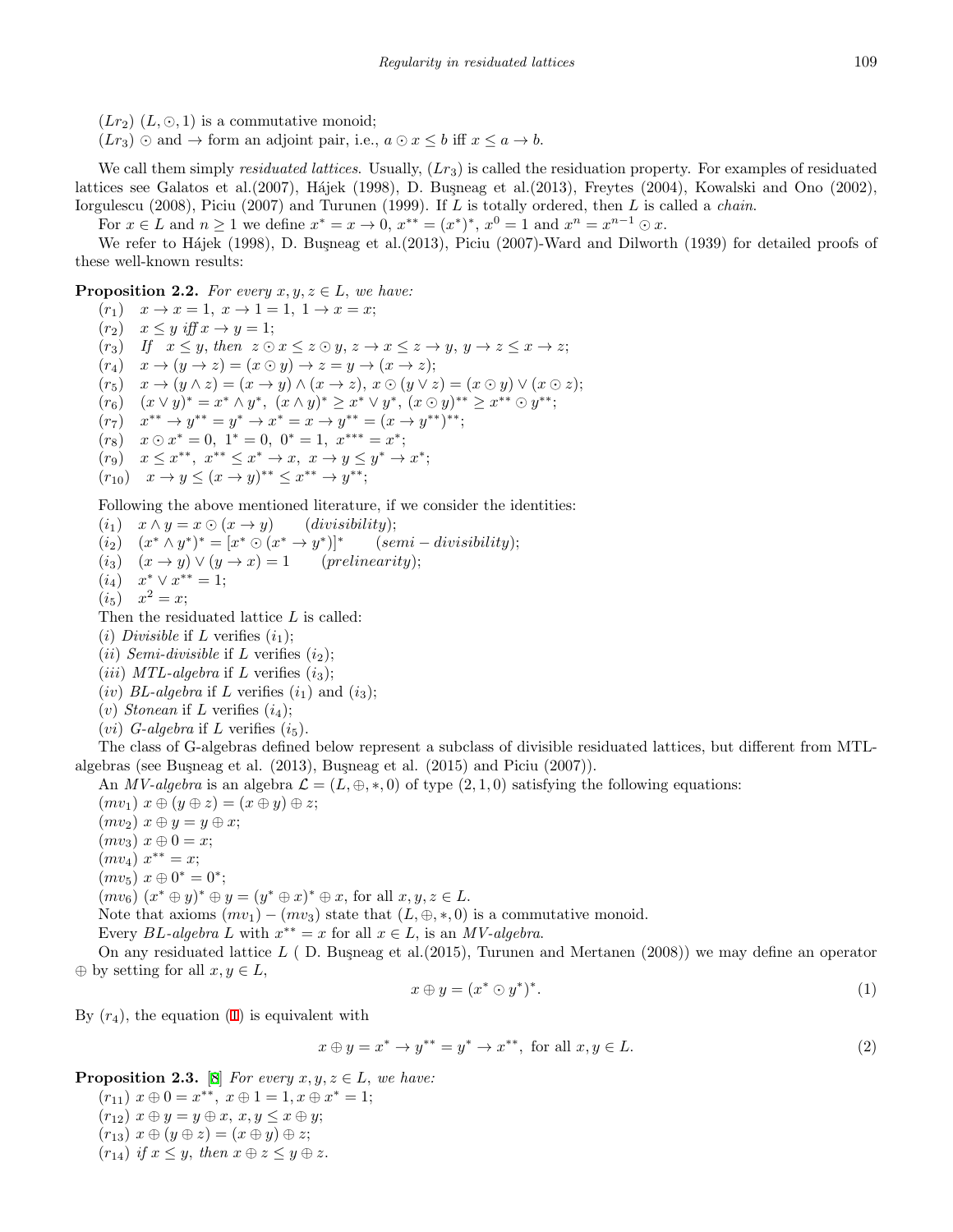In what follows we will establish other necessary properties of operator *⊕* in a residuated lattice *L.*

**Proposition 2.4.** *Let*  $x, y, z \in L$ . *Then:* 

 $(r_{15})$   $(x \oplus y)^{**} = x \oplus y = x^{**} \oplus y^{**};$  $(r_{16})$  *if*  $x \lor y = 1$ *, then*  $x \oplus y = 1$ ;

- $(r_{17})$   $x \oplus (y \vee z)^* = (x \oplus y^*) \wedge (x \oplus z^*);$
- $(r_{18})$   $x \oplus (y^* \vee z^*)^* = (x \oplus y) \wedge (x \oplus z);$
- $(r_{19})$   $(x^*\oplus y)^*\oplus y = (y^*\oplus x)^*\oplus x$  iff  $(x^{**}\rightarrow y^{**})^{**}\rightarrow y^{**} = (y^{**}\rightarrow x^{**})^{**}\rightarrow x^{**}.$

*Proof.*  $(r_{15})$ . We obtain successively  $(x \oplus y)^{**} = (x^* \odot y^*)^{***} \stackrel{(r_8)}{=} (x^* \odot y^*)^* = x \oplus y \stackrel{(r_8)}{=} [(x^{**})^* \odot (y^{**})^*]^* = x^{**} \oplus y^{**}.$  $(r_{16})$ . Since  $x \leq x^{**}, y \leq y^{**}$  and  $x^{**}, y^{**} \leq x \oplus y$  imply  $x \vee y \leq x \oplus y$ . Since  $1 = x \vee y \leq x \oplus y$ , then  $x \oplus y = 1$ .

 $(r_{17})$ . By  $(r_5)$ ,  $(r_6)$ ,  $(r_8)$  and [\(2](#page-2-1)) we obtain successively  $x \oplus (y \vee z)^* \stackrel{(2)}{=} x^* \rightarrow (y \vee z)^{***} \stackrel{(r_8)}{=} x^* \rightarrow (y \vee z)^* \stackrel{(r_6)}{=}$  $x \oplus (y \vee z)^* \stackrel{(2)}{=} x^* \rightarrow (y \vee z)^{***} \stackrel{(r_8)}{=} x^* \rightarrow (y \vee z)^* \stackrel{(r_6)}{=}$  $x \oplus (y \vee z)^* \stackrel{(2)}{=} x^* \rightarrow (y \vee z)^{***} \stackrel{(r_8)}{=} x^* \rightarrow (y \vee z)^* \stackrel{(r_6)}{=}$  $x^* \to (y^* \wedge z^*) \stackrel{(\text{r}_5)}{=} (x^* \to y^*) \wedge (x^* \to z^*) \stackrel{(\text{r}_7)}{=} (y^{**} \to x^{**}) \wedge (z^{**} \to x^{**}) \stackrel{(2)}{=} (x \oplus y^*) \wedge (x \oplus z^*).$  $x^* \to (y^* \wedge z^*) \stackrel{(\text{r}_5)}{=} (x^* \to y^*) \wedge (x^* \to z^*) \stackrel{(\text{r}_7)}{=} (y^{**} \to x^{**}) \wedge (z^{**} \to x^{**}) \stackrel{(2)}{=} (x \oplus y^*) \wedge (x \oplus z^*).$  $x^* \to (y^* \wedge z^*) \stackrel{(\text{r}_5)}{=} (x^* \to y^*) \wedge (x^* \to z^*) \stackrel{(\text{r}_7)}{=} (y^{**} \to x^{**}) \wedge (z^{**} \to x^{**}) \stackrel{(2)}{=} (x \oplus y^*) \wedge (x \oplus z^*).$ 

 $(r_{18})$ . By  $(r_5)$ ,  $(r_6)$ ,  $(r_8)$  and ([2](#page-2-1)) we obtain successively  $x \oplus (y^* \vee z^*)^* \stackrel{(2)}{=} x^* \rightarrow (y^* \vee z^*)^{**} \stackrel{(r_6)}{=} x^* \rightarrow (y^* \vee z^*)^* \stackrel{(r_6)}{=}$  $x \oplus (y^* \vee z^*)^* \stackrel{(2)}{=} x^* \rightarrow (y^* \vee z^*)^{**} \stackrel{(r_6)}{=} x^* \rightarrow (y^* \vee z^*)^* \stackrel{(r_6)}{=}$  $x \oplus (y^* \vee z^*)^* \stackrel{(2)}{=} x^* \rightarrow (y^* \vee z^*)^{**} \stackrel{(r_6)}{=} x^* \rightarrow (y^* \vee z^*)^* \stackrel{(r_6)}{=}$  $x^* \to (y^{**} \wedge z^{**}) \stackrel{(r_5)}{=} (x^* \to y^{**}) \wedge (x^* \to z^{**}) \stackrel{(2)}{=} (x \oplus y) \wedge (x \oplus z).$  $x^* \to (y^{**} \wedge z^{**}) \stackrel{(r_5)}{=} (x^* \to y^{**}) \wedge (x^* \to z^{**}) \stackrel{(2)}{=} (x \oplus y) \wedge (x \oplus z).$  $x^* \to (y^{**} \wedge z^{**}) \stackrel{(r_5)}{=} (x^* \to y^{**}) \wedge (x^* \to z^{**}) \stackrel{(2)}{=} (x \oplus y) \wedge (x \oplus z).$ 

 $(r_{19})$ . Since  $(x^* \oplus y)^* \oplus y \stackrel{(2)}{=} (x^{**} \rightarrow y^{**})^* \oplus y \stackrel{(2)}{=} (x^{**} \rightarrow y^{**})^{**} \rightarrow y^{**}$  $(x^* \oplus y)^* \oplus y \stackrel{(2)}{=} (x^{**} \rightarrow y^{**})^* \oplus y \stackrel{(2)}{=} (x^{**} \rightarrow y^{**})^{**} \rightarrow y^{**}$  $(x^* \oplus y)^* \oplus y \stackrel{(2)}{=} (x^{**} \rightarrow y^{**})^* \oplus y \stackrel{(2)}{=} (x^{**} \rightarrow y^{**})^{**} \rightarrow y^{**}$  $(x^* \oplus y)^* \oplus y \stackrel{(2)}{=} (x^{**} \rightarrow y^{**})^* \oplus y \stackrel{(2)}{=} (x^{**} \rightarrow y^{**})^{**} \rightarrow y^{**}$  $(x^* \oplus y)^* \oplus y \stackrel{(2)}{=} (x^{**} \rightarrow y^{**})^* \oplus y \stackrel{(2)}{=} (x^{**} \rightarrow y^{**})^{**} \rightarrow y^{**}$  and  $(y^* \oplus x)^* \oplus x \stackrel{(2)}{=} (y^{**} \rightarrow x^{**})^* \oplus x \stackrel{(2)}{=}$  $(y^{**} \rightarrow x^{**})^{**} \rightarrow x^{**}$ . Thus, our claim holds.

In literature (D. Buşneag et al.(2013), Kowalski and Ono (2002)) of residuated lattices the Boolean elements are known under the characterization: if *L* is a residuated lattice, then  $e \in B(L)$  iff  $e \vee e^* = 1$ .

<span id="page-3-1"></span>**Proposition 2.5.** [[32\]](#page-19-0) *If*  $e \in B(L)$ *, then*  $e^2 = e$ *,*  $e = e^{**}$  *and*  $e^* \to e = e$ *.* 

Deductive systems correspond to subsets closed with respect to Modus Ponens, their are also called filters, too. Apart from their logical interest, BL-algebras have important algebraic properties and they have been intensively studied from an algebraic point of view. Filters theory plays an important role in studying logical algebras.

**Definition 2.6.** [\[15](#page-18-2)] *A filter is a non-empty subset F of L such that*

 $(F_1)$  *if*  $x \leq y$  *and*  $x \in F$ *, then*  $y \in F$ ;

 $(F_2)$  *if*  $x, y \in F$ , *then*  $x \odot y \in F$ .

*We denote by*  $\mathcal{F}(L)$  *the set of all filters of*  $L$ .

Also,  $(\mathcal{F}(L), \subseteq)$  is the lattice of filters with respect to the inclusion of sets.

We recall (Piciu (2007),Turunen (1999)) that for a non-empty subset *S* of *L* we denote by *⟨S⟩* the filter generated by S, and  $\langle S \rangle = \{x \in L : s_1 \odot ... \odot s_n \leq x, \text{ for some } s_1, ..., s_n \in S\}$ . If  $a \in L$ , the filter generated by  $\{a\}$  will be denoted by  $\langle a \rangle$ , and  $\langle a \rangle = \{x \in L : a^n \le x \text{ for some } n \ge 1\}$ . If  $F \in \mathcal{F}(L)$  and  $a \in L \setminus F$ , then  $\langle F \cup \{a\} \rangle$  will be denoted by  $F(a)$ , and  $F(a) = \{x \in L : a^n \to x \in F \text{ for some } n \ge 1\}$ . If  $F, G \in \mathcal{F}(L)$ , then  $F \vee G = F \vee_{\mathcal{F}(L)} G = \langle F \cup G \rangle =$  ${x \in L : b \odot c \leq x \text{ for some } b \in F, c \in G}$ .

A filter *F* is called *proper* filter if  $F \neq L$ . We say that a proper filter *P* is a *prime* filter (Piciu (2007)) if for  $x, y \in L$ and  $x \vee y \in P$ , then  $x \in P$  or  $y \in P$ . We denote by  $Spec(L)$  the set of all prime filters of *L*. We say that a proper filter *P* is an *inf-irreductible* filter (Piciu (2007)) if for any two proper filters *M, N* with  $P = M \cap N$  imply  $P = M = N$ . It is known that prime and inf-irreductible filters are equivalent. We recall that a proper filter *M* of *L* is called *maximal* if *M* is not strictly contained in any proper filter of *L.* Every *maximal filter M* of *L* is obvious *prime* because, if there exist two proper filters  $N, P \in \mathcal{F}(L)$  such that  $M = N \cap P$ , then  $M \subseteq N$  and  $M \subseteq P$ , by the maximality of M we deduce that  $M = N = P$ , that is, M is an *inf-irreducible*, so *prime* element in the lattice of filters ( $\mathcal{F}(L)$ ,  $\subseteq$ ) of L (by the distributivity of the lattice of filters  $(\mathcal{F}(L), \subseteq)$  of  $L$ ).

So, if we denote by  $Max(L)$  the set of all maximal filters of *L*, then  $Max(L) \subseteq Spec(L)$ .

<span id="page-3-0"></span>**Proposition 2.7.** [[17\]](#page-18-0),[[34\]](#page-19-1) *For*  $M \in \mathcal{F}(L)$ *,*  $M \neq L$ *, the following statements are equivalent:* 

- (*i*) *M is maximal;*
- (*ii*) *if*  $x \notin M$ , then there exists  $n \geq 1$  such that  $(x^n)^* \in M$ .

**Definition 2.8.** [\[13](#page-18-3)],[\[25](#page-18-4)] *The intersection of the maximal filters of a residuated lattice L is called the radical of L and will be denoted by Rad*(*L*)*.*

**Proposition 2.9.** [[13\]](#page-18-3)  $Rad(L) = \{x \in L : \text{ for every } n \geq 1 \text{ there is } k_n \geq 1 \text{ such that } [(x^n)^*]^{k_n} = 0\}.$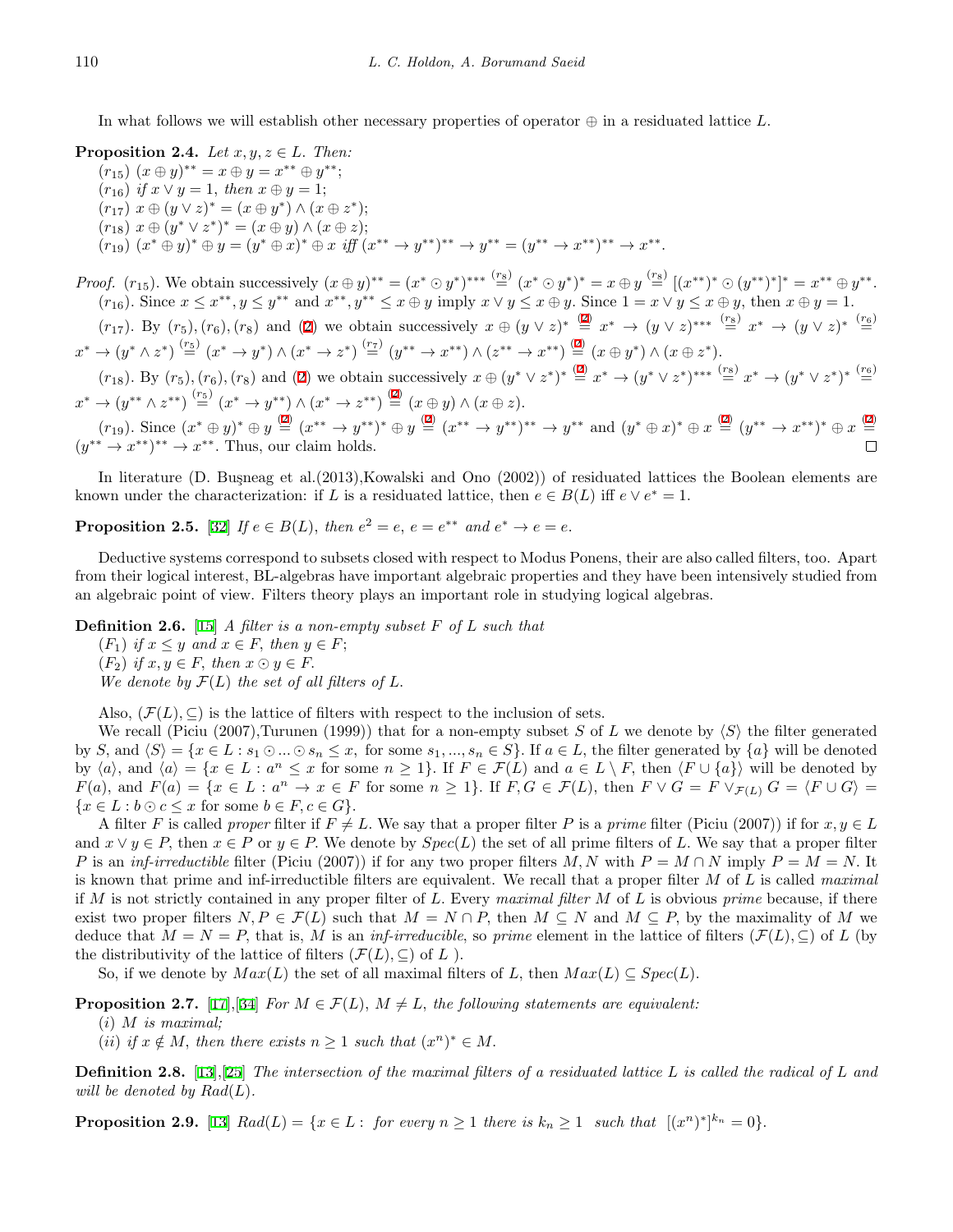For any non-empty subset X of L, the co-annihilator of X is the set  $\pm X = \{a \in L : a \lor x = 1 \text{ for any } x \in X\}$ . Clearly,  $\perp L = \{1\}$  and  $\perp \{1\} = L$ . Similarly, if  $F \in \mathcal{F}(L)$  is a proper filter of L, then by  $\perp F = \{a \in L | a \lor x = 1 \text{ for any } x \in F\}$ is denoted the *co-annihilator* of *F*. Clearly,  $F \cap \overline{\perp} F = \{1\}$ *.* 

<span id="page-4-2"></span>**Proposition 2.10.** [\[33](#page-19-2)]  $e \in B(L)$  iff  $\perp \langle e \rangle = \langle e^* \rangle$  iff  $\perp \perp \langle e \rangle = \langle e \rangle$ .

**Lemma 2.11.** [\[33](#page-19-2), Remark 3.6] *If*  $F \in \mathcal{F}(L)$  *is a proper filter of L, then*  $F = \perp^{\perp} F$  *iff*  $L = F \vee^{\perp} F$ .

For  $F \in \mathcal{F}(L)$  we define a relation  $\equiv_F$  on L by  $x \equiv_F y$  iff  $x \to y, y \to x \in F$ , for all  $x, y \in L$  iff  $(x \to y) \odot (y \to x) \in F$ . Then  $\equiv_F$  is a congruence relation on *L*. For  $x \in L$  we denote by  $[x] = x/F$  the class of congruence of *x* modulo *F* and  $L/F = \{x/F : x \in L\}$ . Define the binary operations  $\vee, \wedge, \odot$  and  $\rightarrow$  on  $L/F$  by  $(x/F) \vee (y/F) = (x \vee y)/F$ ,  $(x/F) \wedge (y/F) = (x \wedge y)/F$ , and  $(x/F) \odot (y/F) = (x \odot y)/F$ ,  $(x/F) \rightarrow (y/F) = (x \rightarrow y)/F$  for all  $x, y \in L$ . Then  $(L/F, \vee, \wedge, \odot, \rightarrow, 0, 1)$  is a residuated lattice, which is called the *quotient residuated lattice of L with respect to F*, where  $0 = 0/F$  and  $1 = 1/F$ . The relation of order on  $L/F$  is defined by  $(x/F) \le (y/F)$  iff  $x \to y \in F$ . For a non-empty subset S of L we denote by  $S/F = \{x/F : x \in S\}$ . Clearly, for  $x \in L$ ,  $x/F = 0$  iff  $x^* \in F$  and  $x/F = 1$  iff  $x \in F$ .

# **3 Regular and dense elements in residuated lattices**

In universal algebra's literature we have: if *A* is an algebra and  $\triangle : A \times A \rightarrow A$  is a binary function, then an element  $x \in A$  is called *regular* if verifies  $x \Delta x = x$ . By  $Reg_{\Delta}(A)$  is denoted the set of regular elements of *A* with respect to  $\triangle$ . In residuated lattices we find different definitions for regular elements in Cignoli 2008, D. Busneag et al. (2013), Kowalski and Ono (2002), Turunen and Mertanen (2008). In this section we study these notions.

In any residuated lattice L, we consider the subset  $M_1(L) = \{z \in L : z = x \oplus y \text{ for some } x, y \in L \setminus \{0,1\}\}\$ and we denote by  $M(L) := M_1(L) \cup \{0\}$ .

<span id="page-4-0"></span>**Lemma 3.1.** *The following statements hold, for any*  $x, y, z \in L$ .

- $(i)$   $x^{**} = x$ , *for all*  $x \in M(L)$ ;
- (ii)  $x \oplus (y \wedge z) = (x \oplus y) \wedge (x \oplus z)$ , for all  $x \in L$  and  $y, z \in M(L)$ ;
- $(iii)$   $y \rightarrow z \in M(L)$  *for all*  $y \in M(L)$  *and*  $z \in M(L) \setminus \{0\}$ *.*

*Proof.* (i) Let  $x \in M(L)$ . If  $x \in \{0,1\}$ , then by  $(r_8)$  we get that  $x^{**} = x$ . If  $x \in M(L) \setminus \{0,1\}$ , by definition of  $M(L)$ , there are  $a, b \in L \setminus \{0,1\}$  such that  $x = a \oplus b$ , by  $(r_8)$  we have  $x^{**} = (a \oplus b)^{**} = [(a^* \odot b^*)^*]^{**} = (a^* \odot b^*)^{**} =$  $(a^* \odot b^*)^* = a \oplus b = x$ . Therefore,  $x^{**} = x$ , for all  $x \in M(L)$ .

(ii) By (i) and  $y, z \in M(L)$ , then we obtain successively  $x \oplus (y \wedge z) \stackrel{(2),(i)}{=} x^* \rightarrow (y^{**} \wedge z^{**}) \stackrel{(r_5)}{=} (x^* \rightarrow y^{**}) \wedge (x^* \rightarrow z^{**})$  $x \oplus (y \wedge z) \stackrel{(2),(i)}{=} x^* \rightarrow (y^{**} \wedge z^{**}) \stackrel{(r_5)}{=} (x^* \rightarrow y^{**}) \wedge (x^* \rightarrow z^{**})$  $x \oplus (y \wedge z) \stackrel{(2),(i)}{=} x^* \rightarrow (y^{**} \wedge z^{**}) \stackrel{(r_5)}{=} (x^* \rightarrow y^{**}) \wedge (x^* \rightarrow z^{**})$  $(z^{**}) \stackrel{(2)}{=} (x \oplus y) \wedge (x \oplus z).$  $(z^{**}) \stackrel{(2)}{=} (x \oplus y) \wedge (x \oplus z).$  $(z^{**}) \stackrel{(2)}{=} (x \oplus y) \wedge (x \oplus z).$ 

(iii) Let  $y \in M(L)$ ,  $z \in M(L) \setminus \{0\}$ . By (i) and ([2\)](#page-2-1) we obtain successively  $y \to z = y^{**} \to z^{**} = y^* \oplus z \in M(L)$ , then  $y \to z \in M(L)$ . By definition of  $M(L)$ , the commutativity and associativity of  $\oplus$  we consequence that  $M(L)$  is closed under *⊕.*  $\Box$ 

<span id="page-4-1"></span>**Example 3.2.** By Lemma [3.1](#page-4-0), *(iii)* we deduce that the set  $M(L)$  is not closed with respect to the operation  $*$ , that is, there are  $x \in M(L)$  such that  $x^* \notin M(L)$ . For that we need an example:

We consider  $L = \{0, n, a, b, c, d, e, f, m, 1\}$  with the Hasse diagram:

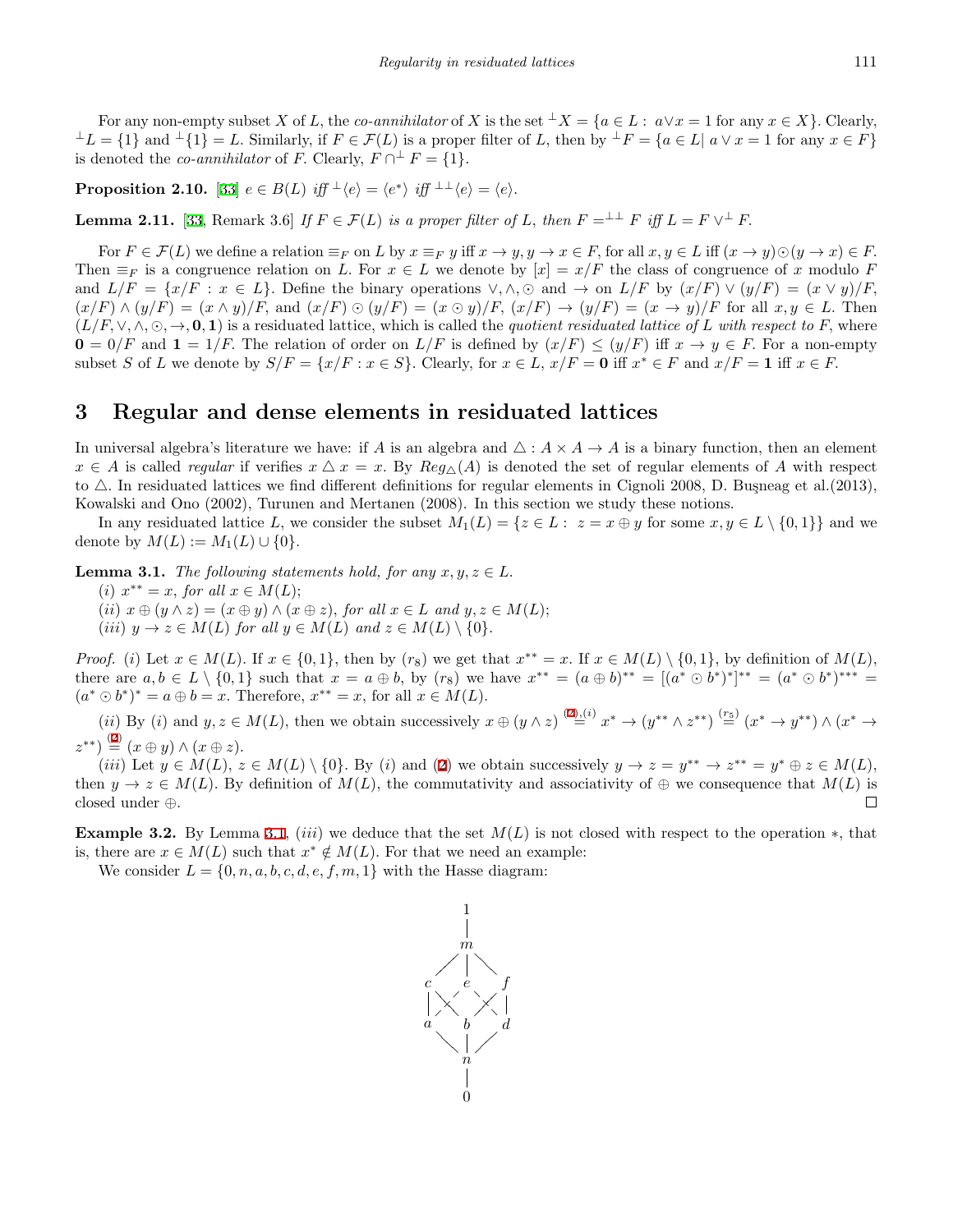Then [[23\]](#page-18-5) *L* becomes a residuated lattice relative to the following operations :

|                         | $\rightarrow$ 0 n a b c d e f m 1                                           |  |  |  |                     |  | $\odot$ 0 n a b c d e f m 1                                                         |                                                                                     |  |  |  |                                                 |  |
|-------------------------|-----------------------------------------------------------------------------|--|--|--|---------------------|--|-------------------------------------------------------------------------------------|-------------------------------------------------------------------------------------|--|--|--|-------------------------------------------------|--|
| 0 1 1 1 1 1 1 1 1 1 1 1 |                                                                             |  |  |  |                     |  | $\begin{matrix} 0 \\ 1 \end{matrix}$                                                |                                                                                     |  |  |  | 0 0 0 0 0 0 0 0 0 0                             |  |
| $\boldsymbol{n}$        |                                                                             |  |  |  | m 1 1 1 1 1 1 1 1 1 |  | $\mathfrak{n}$                                                                      |                                                                                     |  |  |  | $0\; 0\; 0\; 0\; 0\; 0\; 0\; 0\; 0\; n$         |  |
|                         | $a \mid f \mid f \mid 1 \mid f \mid 1 \mid f \mid 1 \mid 1$                 |  |  |  |                     |  | $a \quad 0 \quad 0 \quad a \quad 0 \quad a \quad 0 \quad a \quad 0 \quad a \quad a$ |                                                                                     |  |  |  |                                                 |  |
| $\mathfrak{b}$          |                                                                             |  |  |  | e e e 1 1 e e 1 1 1 |  |                                                                                     | $0\quad 0\quad 0\quad b\quad b\quad 0\quad 0\quad b\quad b\quad b$                  |  |  |  |                                                 |  |
|                         | $c$ d d e f 1 d e f 1 1                                                     |  |  |  |                     |  | $c \begin{array}{ccccccccc} c & 0 & 0 & a & b & c & 0 & a & b & c & c \end{array}$  |                                                                                     |  |  |  |                                                 |  |
| $\overline{d}$          | c c c c c 1 1 1 1 1                                                         |  |  |  |                     |  |                                                                                     |                                                                                     |  |  |  |                                                 |  |
|                         | $e \, b \, b \, c \, b \, c \, f \, 1 \, f \, 1 \, 1$                       |  |  |  |                     |  | $e \begin{bmatrix} 0 & 0 & a & 0 & a & d & e & d & e & e \end{bmatrix}$             |                                                                                     |  |  |  |                                                 |  |
|                         | a a a c c e e 1 1 1                                                         |  |  |  |                     |  |                                                                                     | $f \quad 0 \quad 0 \quad 0 \quad b \quad b \quad d \quad d \quad f \quad f \quad f$ |  |  |  |                                                 |  |
| m                       | $n \quad n \quad a \quad b \quad c \quad d \quad e \quad f \quad 1 \quad 1$ |  |  |  |                     |  | m                                                                                   |                                                                                     |  |  |  | $0 \t0 \t a \t b \t c \t d \t e \t f \t m \t m$ |  |
|                         | 0 $n$ a $b$ c $d$ e $f$ $m$ 1                                               |  |  |  |                     |  | $1 \mid 0 \quad n \quad a \quad b \quad c \quad d \quad e \quad f \quad m \quad 1$  |                                                                                     |  |  |  |                                                 |  |

By definition  $0, 1 \in M(L)$  and we have  $n = n \oplus n$ ,  $a = a \oplus a$ ,  $b = b \oplus b$ ,  $c = c \oplus c$ ,  $d = d \oplus d$ ,  $e = e \oplus e$ ,  $f = f \oplus f$ . Clearly,  $m \neq x \oplus y$  for all  $x, y \in L \setminus \{0, 1\}$ , so  $m \notin M(L)$ . Therefore,  $M(L) = \{0, n, a, b, c, d, e, f, 1\}$ .

Since  $n \in M(L)$ , but  $n^* = m \notin M(L)$ , then we conclude that there are residuated lattices L such that if  $x \in M(L)$ , then is not necessary to have  $x^* \in M(L)$ .

Usually, *a regular element*  $x \in L$  is defined as the element such that  $x^{**} = x$  and the *set of all regular elements* of *L* is called the *MV-center* of *L* and it is denoted by  $MV(L)$ . It is known that  $B(L) \subseteq MV(L)$ .

D. Busneag et al. (2013) introduced the notions of regular and dense elements in any residuated lattice L. They say that an element  $x \in L$  is *regular* if for every  $y \in L$  we have  $(x \to y) \to x = x$ . They denote by  $R(L)$  the set of all regular elements of *L* and they showed that  $B(L) \subseteq R(L) \subseteq MV(L)$ . Also, an element  $x \in L$  is *dense* if for every regular element  $r \in R(L)$  we have  $x \to r = r$ . They denote by  $D(L)$  the set of all dense elements of L.

In order to avoid misunderstandings we propose to clarify the differences between the subsets  $MV(L)$ ,  $M(L)$  and *R*(*L*) of any residuated lattice *L.*

D. Busneag et al.(2013) present a characterization of regular elements in *L*.  $x \in R(L)$  iff  $x^* \to x = x$  iff  $x = x^{**}$ and  $x^* \odot (x^* \to x) = 0$ .

We propose a new characterization of regular elements in *L* :

<span id="page-5-0"></span>**Proposition 3.3.** (*i*)  $x \in R(L)$  *iff*  $x = x \oplus x$ ;

 $(iii)$  *if*  $x, y \in R(L)$ *, then*  $x \oplus y \in R(L)$ ;

 $(iii)$   $R(L) \subseteq M(L);$ 

 $(iv)$   $M(L) \subseteq MV(L)$ .

*Proof.* (i) Let  $x \in R(L)$ . It is known that  $x \in R(L)$  iff  $x^* \to x = x$  iff  $x = x^{**}$  and  $x^* \odot (x^* \to x) = 0$  (see D. Busneag et al. (2013)). We conclude that  $x = x^{**}$  and  $x = x^* \rightarrow x = x^* \rightarrow x^{**} = x \oplus x$ . Conversely, consider  $x \in L$  such that  $x = x \oplus x$ . By  $(r_9)$ ,  $x \leq x^{**}$  and by residuation property we get that  $x = x \oplus x = x^{*} \rightarrow x^{**} \geq x^{**}$ . We conclude that  $x = x^{**}$ . It is known that  $x \in R(L)$  iff  $x^* \to x = x$ . So, in order to prove that  $x \in R(L)$  it is suffices to show that  $x^* \to x = x$ . Since  $x = x^{**}$  and  $x = x \oplus x = x^* \to x^{**}$ , it follows that  $x = x^* \to x$ . Hence  $x \in R(L)$ .

(ii) Consider  $x, y \in R(L)$ . Then  $x = x \oplus x$  and  $y = y \oplus y$ . By  $(r_{12})$  and  $(r_{13})$  we obtain successively  $x \oplus y =$  $(x \oplus x) \oplus (y \oplus y) = (x \oplus y) \oplus (x \oplus y)$ . By (i), we obtain  $x \oplus y \in R(L)$ .

 $(iii)$  Let  $x \in R(L)$ . Then  $x = x \oplus x \in M(L)$ , thus  $R(L) \subseteq M(L)$ .

(iv) Let  $z \in M(L)$ . If  $z \in \{0,1\}$ , then clearly  $z \in MV(L)$ . If  $z \in M(L) \setminus \{0,1\}$ , then there exist  $x, y \in L \setminus \{0,1\}$ such that  $z = x \oplus y$ . By Lemma [3.1,](#page-4-0) (i) we have  $z = x \oplus y = (x \oplus y)^{**} = z^{**}$ . Therefore,  $z \in MV(L)$ .  $\Box$ 

**Example 3.4.** The set *R*(*L*) is not closed with respect to the operation *∗*. For that we consider the example from Example [3.2](#page-4-1). Since  $R(L) = \{0, n, a, b, c, d, e, f, 1\}$  and  $n \in R(L)$ , but  $n^* = m \notin R(L)$ .

**Example 3.5.** By Proposition [3.3\(](#page-5-0)*iii*) we have  $R(L) \subseteq M(L)$ , but the converse does not hold. For the converse, we consider  $L = \{0, a, b, c, d, e, f, 1\}$  with the Hasse diagram: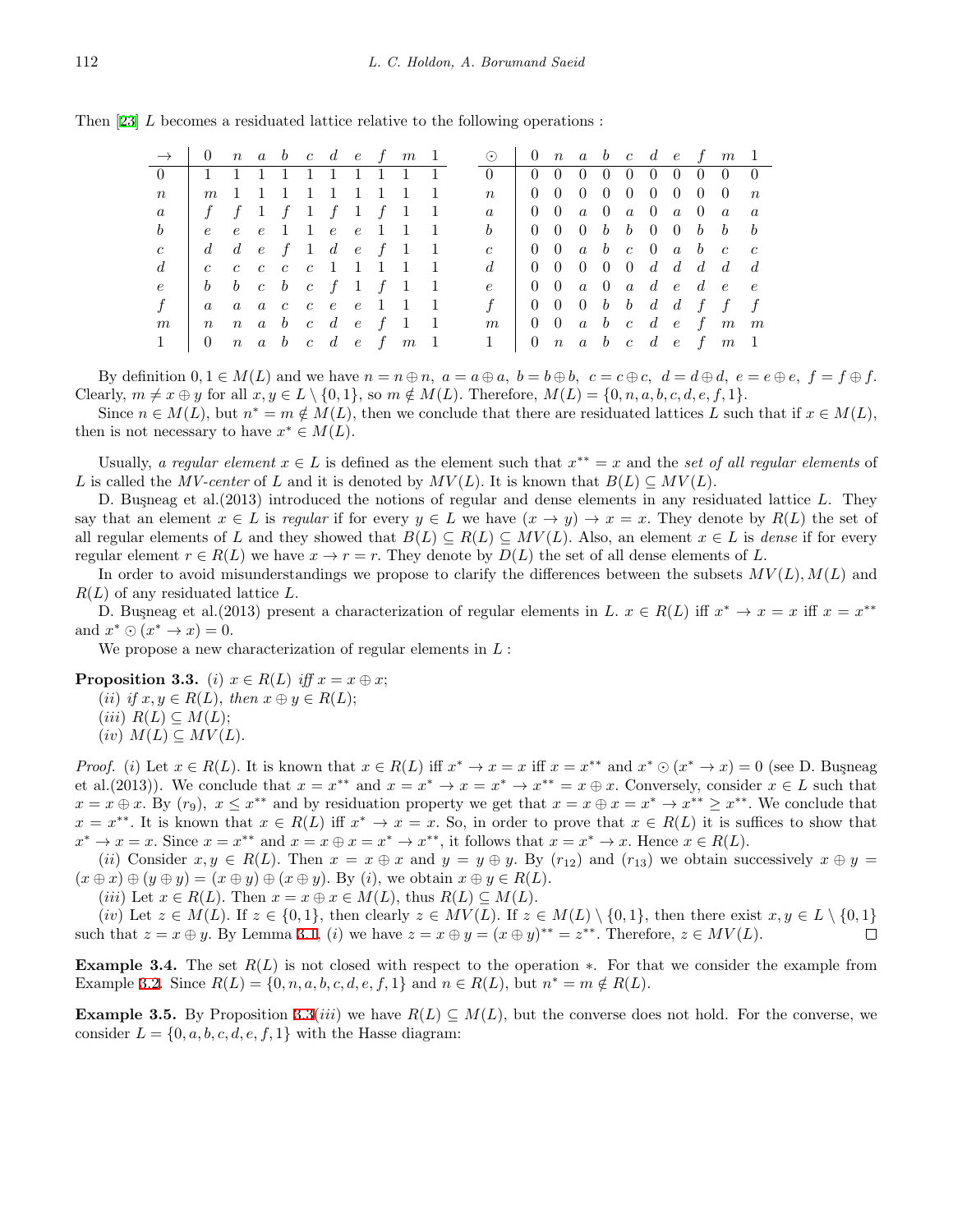

Then [[23\]](#page-18-5) *L* becomes an MTL-algebra with the Hasse diagram: the following operations:

| $\rightarrow$ 0 a b c d e f 1                                      |                                                                                 |  |  |  |  | $\odot$ 0 a b c d e f 1                                                             |                                                                     |  |  |  |  |
|--------------------------------------------------------------------|---------------------------------------------------------------------------------|--|--|--|--|-------------------------------------------------------------------------------------|---------------------------------------------------------------------|--|--|--|--|
| 0 1 1 1 1 1 1 1 1 1                                                |                                                                                 |  |  |  |  | $0$   0 0 0 0 0 0 0 0 0                                                             |                                                                     |  |  |  |  |
| $a \mid f \quad 1 \quad f \quad 1 \quad f \quad 1 \quad f \quad 1$ |                                                                                 |  |  |  |  | $a \quad 0 \quad a \quad 0 \quad a \quad 0 \quad a \quad 0 \quad a$                 |                                                                     |  |  |  |  |
| b   e e 1 1 1 1 1 1                                                |                                                                                 |  |  |  |  | $b \begin{array}{cccccccccccccccccc} b & 0 & 0 & 0 & 0 & 0 & 0 & b & b \end{array}$ |                                                                     |  |  |  |  |
| $\mathfrak{c}$                                                     | $\begin{array}{ccccccccccccccccc}\n d & e & f & 1 & f & 1 & f & 1\n\end{array}$ |  |  |  |  | $c \begin{array}{ccc} c & 0 & a & 0 & a & 0 & a & b & c \end{array}$                |                                                                     |  |  |  |  |
| $d_{-}$                                                            | $\begin{array}{ccccc} \c & c & c & c & 1 & 1 & 1 & 1 \end{array}$               |  |  |  |  | $d \mid 0 \mid 0 \mid 0 \mid 0 \mid d \mid d \mid d$                                |                                                                     |  |  |  |  |
| e                                                                  | $\begin{array}{ccccccccc} & b & c & b & c & f & 1 & f & 1 \end{array}$          |  |  |  |  |                                                                                     | $e \quad 0 \quad a \quad 0 \quad a \quad d \quad e \quad d \quad e$ |  |  |  |  |
| f                                                                  |                                                                                 |  |  |  |  |                                                                                     | $f \quad 0 \quad 0 \quad b \quad b \quad d \quad d \quad f \quad f$ |  |  |  |  |
| $1 \mid 0 \quad a \quad b \quad c \quad d \quad e \quad f \quad 1$ |                                                                                 |  |  |  |  |                                                                                     | $1 \quad 0 \quad a \quad b \quad c \quad d \quad e \quad f \quad 1$ |  |  |  |  |

*We can see*  $R(L) = \{0, a, b, c, f, 1\}$  and  $M(L) = \{0, a, b, c, e, f, 1\}$ *.* Therefore,  $R(L) \subset M(L)$ *.* 

Cignoli (2008) and Turunen and Mertanen (2008) consider for any residuated lattice *L* the subset  $MV(L) := \{x^* \in$ *L* :  $x \in L$ *}*, or equivalently,  $MV(L) := \{x \in L : x = x^{**}\}$ , that is, the MV-center of *L*.

<span id="page-6-1"></span>**Example 3.6.** By Proposition [3.3\(](#page-5-0)*iv*) we have  $M(L) \subseteq MV(L)$ , but the converse does not hold. For the converse, we consider  $L = \{0, a, b, c, d, e, f, m, 1\}$  with the Hasse diagram:



Then [[23\]](#page-18-5) *L* is a residuated lattice with the following operations:

|                | $\begin{array}{ccccccccc}\n\vert & 0 & a & b & c & d & e & f & m & 1\n\end{array}$ |                                                             |                                                     |  |                |  | $\odot$ 0 a b c d e f m 1 |  |  |                     |                                 |                                      |   |
|----------------|------------------------------------------------------------------------------------|-------------------------------------------------------------|-----------------------------------------------------|--|----------------|--|---------------------------|--|--|---------------------|---------------------------------|--------------------------------------|---|
|                |                                                                                    | 1 1 1 1 1 1 1 1 1                                           |                                                     |  |                |  | $\left( \right)$          |  |  |                     |                                 | $0 \t0 \t0 \t0 \t0 \t0 \t0 \t0 \t0$  |   |
| $\alpha$       |                                                                                    | $m \quad 1 \quad m \quad 1 \quad m \quad 1 \quad m \quad 1$ |                                                     |  |                |  | $\alpha$                  |  |  |                     |                                 | $0\; 0\; 0\; 0\; 0\; 0\; 0\; 0\; a$  |   |
| b              | $m_{\parallel}$                                                                    |                                                             | $m \quad 1 \quad 1 \quad m \quad m \quad 1 \quad 1$ |  |                |  | b                         |  |  |                     |                                 | $0 \t0 \t0 \t0 \t0 \t0 \t0 \t0 \t b$ |   |
| $\mathfrak{c}$ | $m_{\parallel}$                                                                    |                                                             | $m \quad m \quad 1 \quad m \quad m \quad m \quad 1$ |  |                |  | $\mathcal{C}$             |  |  |                     |                                 | $0 \t0 \t0 \t0 \t0 \t0 \t0 \t0 \t0$  |   |
| $d_{i}$        | m                                                                                  | m                                                           | $m \quad m \quad 1 \quad 1 \quad 1 \quad 1$         |  |                |  | $d_{\cdot}$               |  |  |                     |                                 | $0 \t0 \t0 \t0 \t0 \t0 \t0 \t0 \t d$ |   |
| e              |                                                                                    | $m \quad m \quad m \quad m \quad m \quad 1 \quad m \quad 1$ |                                                     |  |                |  | $\epsilon$                |  |  |                     |                                 | $0\; 0\; 0\; 0\; 0\; 0\; 0\; 0\; e$  |   |
|                | m                                                                                  |                                                             | $m \quad m \quad m \quad m \quad m \quad 1 \quad 1$ |  |                |  |                           |  |  |                     | $0 \t0 \t0 \t0 \t0 \t0 \t0 \t0$ |                                      |   |
| $m\,$          | m                                                                                  | m                                                           | $m \quad m \quad m \quad m \quad m \quad 1$         |  |                |  | m                         |  |  |                     | $0 \t0 \t0 \t0 \t0 \t0 \t0 \t0$ |                                      | m |
|                |                                                                                    | $a \quad b \quad c \quad d \quad e \quad f$                 |                                                     |  | m <sub>1</sub> |  |                           |  |  | 0 $a$ b $c$ d $e$ f |                                 | m <sub>1</sub>                       |   |

We have  $MV(L) = \{0, m, 1\}$  and  $M(L) = \{0, 1\}$ , so  $M(L) \subset MV(L)$  and  $M(L) \neq MV(L)$ .

<span id="page-6-0"></span>Therefore, in the following result we specify the differences between the subsets  $R(L)$ ,  $M(L)$  and  $MV(L)$  of any residuated lattice *L.*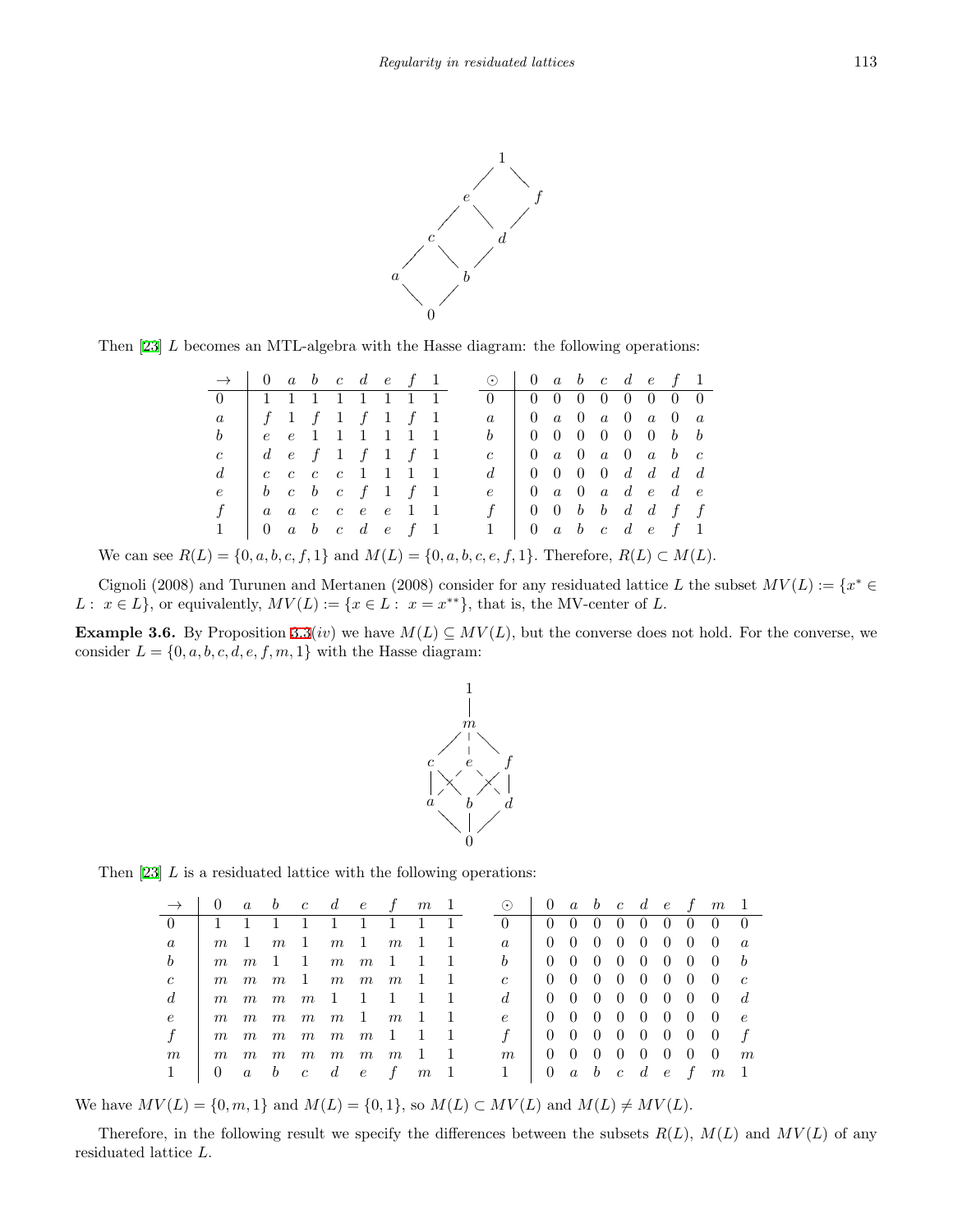**Theorem 3.7.**  $R(L) \subseteq M(L) \subseteq MV(L)$ .

<span id="page-7-0"></span>**Corollary 3.8.** *The following assertions hold:*

 $(i)$  *if*  $x \in R(L)$ *, then*  $x^{**} = x \oplus x = x$ *, so*  $x^{**} \in R(L)$ ;  $(iii)$  *if for all*  $x \in MV(L)$ ,  $(x^*)^2 = x^*$ , *then*  $R(L) = MV(L)$ .

*Proof.* (i) Consider  $x \in R(L)$ , by Proposition [3.3](#page-5-0), we have  $x = x \oplus x$ . Since  $R(L) \subseteq M(L)$  and by  $(r_{15})$ , we obtain  $x^{**} = (x \oplus x)^{**} = x \oplus x = x$ , so  $x^{**} \in R(L)$ .

(ii) We have  $R(L) \subseteq MV(L)$ . Now, we prove  $MV(L) \subseteq R(L)$ . Consider  $x \in MV(L)$ , by hypothesis we have  $(x^*)^2 = x^*$ , then we obtain successively  $[(x^*)^2]^* = x^{**}$ ,  $x \oplus x = x^{**}$ . Since  $x \in MV(L)$ , then  $x = x^{**}$ , and so  $x \oplus x = x$ , that is  $x \in R(L)$ . Hence  $MV(L) \subseteq R(L)$ .  $\Box$ 

The following result is a consequence of Theorem [3.7](#page-6-0) and Theorem 8 (D. Buşneag et al.(2013)), it represents under which suitable conditions all the sets  $R(L)$ ,  $M(L)$  and  $MV(L)$  become equals:

<span id="page-7-1"></span>**Corollary 3.9.** Let  $x \in MV(L)$ . Then  $R(L) = M(L) = MV(L)$  iff  $x^* \odot (x^* \rightarrow x) = 0$ .

*Proof.* We have  $R(L) \subseteq M(L) \subseteq MV(L)$ . It suffices to prove that  $MV(L) \subseteq R(L)$ . By hypothesis  $x = x^{**}$ , (that is,  $x \in MV(L)$ . By hypothesis and residuation property we obtain  $x^* \odot (x^* \rightarrow x) = 0, x^* \rightarrow x \le x^{**} = x$ , so  $x^* \rightarrow x \le x$ . Since  $x \leq x^* \to x$ , we deduce  $x^* \to x = x$ . Let  $a \in L$ . Then  $x^* \leq x \to a$ ,  $(x \to a) \to x \leq x^* \to x = x$ , so  $(x \to a) \to x \leq x$ . Since  $x \leq (x \to a) \to x$ , we deduce  $(x \to a) \to x = x$ , for any  $a \in L$ , that is  $x \in R(L)$ . Hence  $MV(L) \subseteq R(L)$ . Therefore,  $R(L) = M(L) = MV(L)$ .

Conversely, if  $x \in MV(L)$ , then  $x = x^{**}$ . Since  $x \in R(L)$ , by definition for any  $a \in L$ ,  $(x \to a) \to x = x$ , if we consider  $a = 0$ , then  $x^* \to x = x$ . By  $(r_8)$ ,  $0 = x \odot x^* = (x^* \to x) \odot x^*$ . Hence  $x^* \odot (x^* \to x) = 0$ .  $\Box$ 

A directly consequence of Corollary [3.8,](#page-7-0) Corollary [3.9](#page-7-1) and Theorem 8 (D. Buşneag et al.  $(2013)$ ) is the following:

**Corollary 3.10.** *Let*  $x \in L$ *. Then the following assertions are equivalent:*  $(i)$   $x \in R(L);$  $(iii)$   $x \in MV(L)$  and  $x^* \odot (x^* \rightarrow x) = 0.$ 

Turunen and Mertanen (2008) proved a necessary and sufficient condition when *the subset MV* (*L*) *generates an MV-algebra* (see Theorem 1, Turunen and Mertanen (2008)). We study under which conditions (*M*(*L*)*, ⊕, ∗,* 0) *generates* an *MV-algebra*. Following Lemma [3.7](#page-6-0) these two sets  $M(L)$  and  $MV(L)$  are not equivalent!

<span id="page-7-2"></span>**Theorem 3.11.** Let  $x, y \in L$ . If  $x^* \to (x^* \to y^*)^* = y^* \to (y^* \to x^*)^*$ , then  $(M(L), \oplus, * , 0)$  generates an MV-algebra. *Proof.* Let  $x, y \in L$  be such that  $x^* \to (x^* \to y^*)^* = y^* \to (y^* \to x^*)^*$ . By  $(r_7)$  for all  $x, y \in L$ , we obtain successively  $x^* \to (x^* \to y^*)^* \stackrel{(r_7)}{=} (x^* \to y^*)^{**} \to x^{**} \stackrel{(2)}{=} (x^* \to y^*)^* \oplus x \stackrel{(r_7)}{=} (y^{**} \to x^{**})^* \oplus x \stackrel{(2)}{=} (y^* \oplus x)^* \oplus x$  $x^* \to (x^* \to y^*)^* \stackrel{(r_7)}{=} (x^* \to y^*)^{**} \to x^{**} \stackrel{(2)}{=} (x^* \to y^*)^* \oplus x \stackrel{(r_7)}{=} (y^{**} \to x^{**})^* \oplus x \stackrel{(2)}{=} (y^* \oplus x)^* \oplus x$  $x^* \to (x^* \to y^*)^* \stackrel{(r_7)}{=} (x^* \to y^*)^{**} \to x^{**} \stackrel{(2)}{=} (x^* \to y^*)^* \oplus x \stackrel{(r_7)}{=} (y^{**} \to x^{**})^* \oplus x \stackrel{(2)}{=} (y^* \oplus x)^* \oplus x$  $x^* \to (x^* \to y^*)^* \stackrel{(r_7)}{=} (x^* \to y^*)^{**} \to x^{**} \stackrel{(2)}{=} (x^* \to y^*)^* \oplus x \stackrel{(r_7)}{=} (y^{**} \to x^{**})^* \oplus x \stackrel{(2)}{=} (y^* \oplus x)^* \oplus x$  $x^* \to (x^* \to y^*)^* \stackrel{(r_7)}{=} (x^* \to y^*)^{**} \to x^{**} \stackrel{(2)}{=} (x^* \to y^*)^* \oplus x \stackrel{(r_7)}{=} (y^{**} \to x^{**})^* \oplus x \stackrel{(2)}{=} (y^* \oplus x)^* \oplus x$ . Similarly,  $y^* \to (y^* \to x^*)^* = (x^* \oplus y)^* \oplus y$ . Hence  $(mv_6)$  holds. By Proposition [2.3](#page-2-2) is easy to verify that the conditions  $(mv_1) - (mv_5)$  hold in  $(M(L), \oplus, *, 0)$ . Hence  $(M(L), \oplus, *, 0)$  is an  $MV$ -algebra.  $\Box$ 

Now, we give an example of a residuated lattice *L* which satisfies the condition of Theorem [3.11](#page-7-2).

<span id="page-7-3"></span>**Example 3.12.** Consider  $L = \{0, a, b, c, d, e, f, 1\}$  with the Hasse diagram:

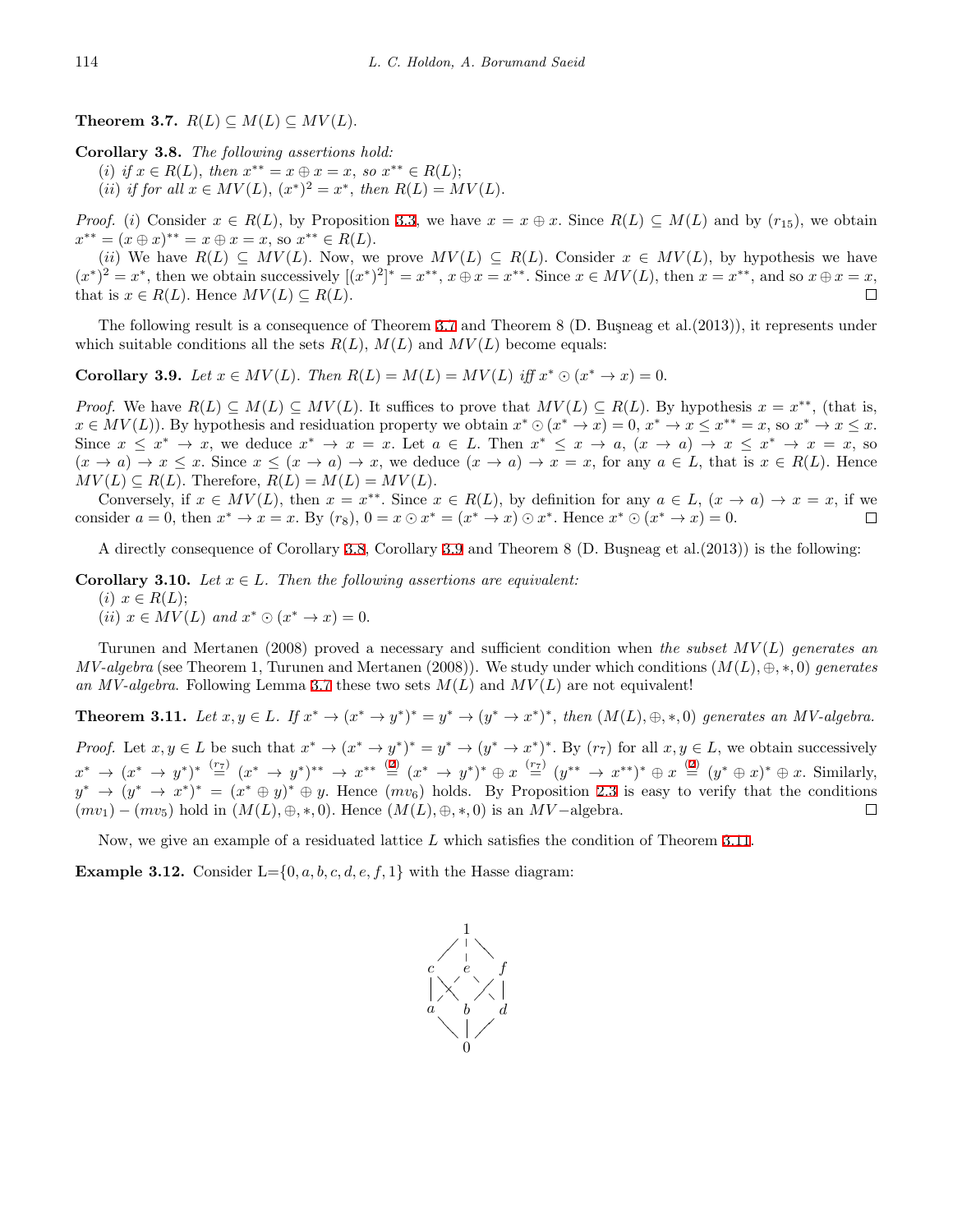|  |  |  |  |  |  |  |  |  | Then [23] $L$ becomes a residuated lattice with the following operations: |
|--|--|--|--|--|--|--|--|--|---------------------------------------------------------------------------|
|--|--|--|--|--|--|--|--|--|---------------------------------------------------------------------------|

| $\rightarrow$ 0 a b c d e f 1 |                                                                                |  |  |                                                                                                              |  | $\odot$ 0 a b c d e f 1                |                                                                                                 |  |  |  |  |
|-------------------------------|--------------------------------------------------------------------------------|--|--|--------------------------------------------------------------------------------------------------------------|--|----------------------------------------|-------------------------------------------------------------------------------------------------|--|--|--|--|
| $0 \quad \Box$                |                                                                                |  |  | 1 1 1 1 1 1 1 1 1                                                                                            |  | $0 \t 0 \t 0 \t 0 \t 0 \t 0 \t 0 \t 0$ |                                                                                                 |  |  |  |  |
| $\overline{a}$                | $\begin{array}{ccccccccccccccccc} & f & 1 & f & 1 & f & 1 & f & 1 \end{array}$ |  |  |                                                                                                              |  |                                        | $a \quad 0 \quad a \quad 0 \quad a \quad 0 \quad a \quad 0 \quad a$                             |  |  |  |  |
| b                             |                                                                                |  |  |                                                                                                              |  |                                        | $b \begin{array}{cccccccccccccccccccccccccc} b & 0 & 0 & 0 & b & b & 0 & 0 & b & b \end{array}$ |  |  |  |  |
| $\mathcal{C}$                 |                                                                                |  |  | $d\hspace{.1cm} e\hspace{.1cm} f\hspace{.1cm} 1\hspace{.1cm} d\hspace{.1cm} e\hspace{.1cm} f\hspace{.1cm} 1$ |  |                                        | $c \begin{array}{ccccccccc} c & 0 & a & b & c & 0 & a & b & c \end{array}$                      |  |  |  |  |
| $\overline{d}$                |                                                                                |  |  | c c c c 1 1 1 1                                                                                              |  |                                        | $d \begin{array}{cccccc} 0 & 0 & 0 & 0 & d & d & d & d \end{array}$                             |  |  |  |  |
| e                             | $\begin{array}{ccccccccc} b & c & b & c & f & 1 & f & 1 \end{array}$           |  |  |                                                                                                              |  |                                        | $e \begin{array}{ccccccccc} 0 & a & 0 & a & d & e & d & e \end{array}$                          |  |  |  |  |
| f                             |                                                                                |  |  | <i>a a c c e e</i> 1 1                                                                                       |  |                                        | $\begin{array}{ccccccccc} & & 0 & 0 & b & b & d & d & f & f \end{array}$                        |  |  |  |  |
|                               | $\begin{array}{ccccccccc}\n0 & a & b & c & d & e & f & 1\n\end{array}$         |  |  |                                                                                                              |  |                                        | $1 \quad 0 \quad a \quad b \quad c \quad d \quad e \quad f \quad 1$                             |  |  |  |  |

Then  $M(L) = \{0, a, b, c, d, e, f, 1\}$  and  $(mv_1) - (mv_6)$  hold in  $(M(L), \oplus, *, 0)$ . Hence  $(M(L), \oplus, *, 0)$  is an  $MV$ -algebra. Also, the condition from Theorem [3.11,](#page-7-2)  $x^* \to (x^* \to y^*)^* = y^* \to (y^* \to x^*)^*$ , for all  $x, y \in L$ , holds in L.

The converse of Theorem [3.11](#page-7-2) does not hold, so there exists a residuated lattice L such that  $(M(L), \oplus, *, 0)$  generates an MV-algebra and the condition  $x^* \to (x^* \to y^*)^* = y^* \to (y^* \to x^*)^*$ , for all  $x, y \in L$ , does not hold.

<span id="page-8-0"></span>**Example 3.13.** Let  $L = \{0, n, a, b, c, d, 1\}$  with the Hasse diagram:



Then [[23\]](#page-18-5) *L* becomes a distributive residuated lattice relative to the following operations:

|                                                            | $\rightarrow$ 0 n a b c d 1 |  |  |  | $\odot$ 0 n a b c d 1 |                                                                     |  |  |  |
|------------------------------------------------------------|-----------------------------|--|--|--|-----------------------|---------------------------------------------------------------------|--|--|--|
| 0 1 1 1 1 1 1 1 1                                          |                             |  |  |  |                       | $0 \t 0 \t 0 \t 0 \t 0 \t 0 \t 0 \t 0$                              |  |  |  |
| $n \mid d \quad 1 \quad 1 \quad 1 \quad 1 \quad 1 \quad 1$ |                             |  |  |  | $\mathbb n$           | $\begin{array}{ccccccccc} 0 & 0 & 0 & 0 & n & 0 & n \end{array}$    |  |  |  |
| $a \mid n \mid n \mid 1 \mid 1 \mid 1 \mid 1$              |                             |  |  |  |                       | $a \quad   \quad 0 \quad 0 \quad a \quad a \quad a \quad a \quad a$ |  |  |  |
| $b \mid n \mid n \mid a \mid 1 \mid 1 \mid 1$              |                             |  |  |  |                       | $b \quad 0 \quad 0 \quad a \quad b \quad b \quad b \quad b$         |  |  |  |
| $c \mid 0 \mid n \mid a \mid d \mid 1 \mid d \mid 1$       |                             |  |  |  |                       | $c \mid 0 \mid n \mid a \mid b \mid c \mid b \mid c$                |  |  |  |
| $d \mid n \mid n \mid a \mid c \mid c \mid 1 \mid 1$       |                             |  |  |  |                       | $d \mid 0 \mid 0 \mid a \mid b \mid b \mid d \mid d$                |  |  |  |
| $1 \mid 0 \mid n \mid a \mid b \mid c \mid d \mid 1$       |                             |  |  |  |                       | $1 \mid 0 \quad n \quad a \quad b \quad c \quad d \quad 1$          |  |  |  |

Then  $M(L) = \{0, n, 1\}$  is a three-element chain algebra, then  $(M(L), \oplus, *, 0)$  generates an MV-algebra, but the condition of Theorem [3.11](#page-7-2) does not hold for the elements *a* and *n*. Since  $n^{**} = n$  and  $d^{**} = d$ , then  $MV(L) = \{0, n, d, 1\}$ , then *L* is another example of residuated lattice such that  $M(L) \subset MV(L)$ .

**Corollary 3.14.** Let  $L$  be a semi-divisible residuated lattice. Then  $(M(L), \oplus, *, 0)$  generates an MV-algebra.

*Proof.* Let L be a semi-divisible residuated lattice. Then for all  $x, y \in L$ , we have  $(x^* \wedge y^*)^* \stackrel{(i_2)}{=} [x^* \odot (x^* \rightarrow y^*)]^* \stackrel{(r_4)}{=}$  $x^* \to (x^* \to y^*)^*$  and  $(y^* \wedge x^*)^* \stackrel{(i_2)}{=} [y^* \odot (y^* \to x^*)]^* \stackrel{(r_4)}{=} y^* \to (y^* \to x^*)^*$ . Since  $(x^* \wedge y^*)^* = (y^* \wedge x^*)^*$ , we deduce that  $x^* \to (x^* \to y^*)^* = y^* \to (y^* \to x^*)^*$ , by Theorem [3.11](#page-7-2), the claim holds.

**Remark 3.15.** There exists a residuated lattice *L* such that  $(M(L), \oplus, *, 0)$  generates an MV-algebra, but *L* is not semi-divisible.

Consider the Example [3.13,](#page-8-0) we have  $(n^* \wedge d^*)^* = (d \wedge n)^* = n^* = d$  and  $[n^* \odot (n^* \rightarrow d^*)]^* = [d \odot (d \rightarrow n)]^* =$  $(d \odot n)^* = 0^* = 1$ , then  $(n^* \wedge d^*)^* = d \neq 1 = [n^* \odot (n^* \rightarrow d^*)]^*$ , so L is not semi-divisible. Since  $M(L) = \{0, n, 1\}$ , then  $(M(L), \oplus, *, 0)$  generates an MV-algebra, but *L* is not semi-divisible.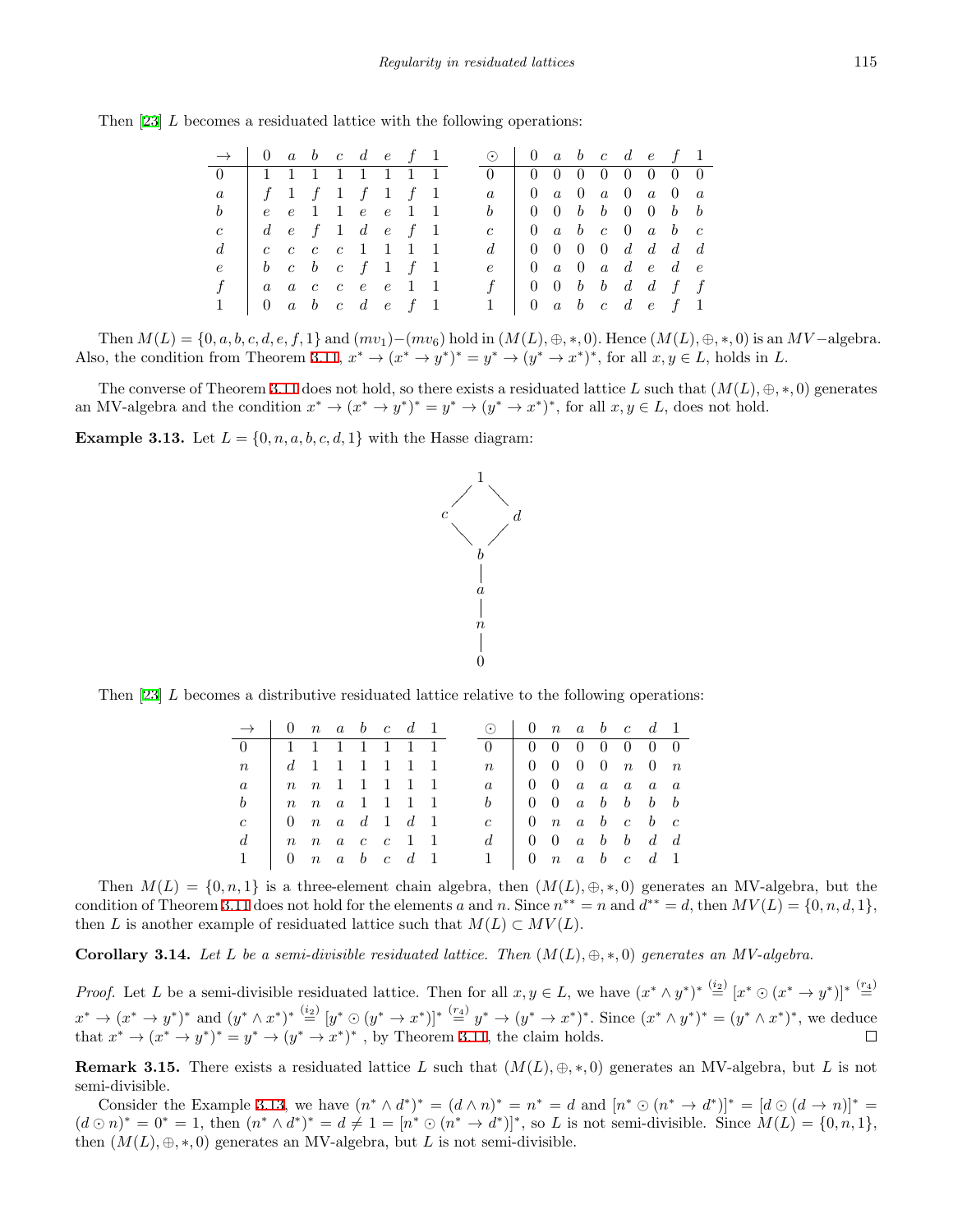We recall that the *set of all dense elements* in a residuated lattice is denoted by  $D(L) = \{x \in L : x^* = 0\}$  and if L is distributive then  $D(L)$  becomes a filter (see D. Busneag et al. (2013), Freytes (2004), Mureșan (2010) and Piciu  $(2007)$ .

<span id="page-9-2"></span>**Remark 3.16.** If *L* is a residuated lattice, then  $D(L)$  becomes a proper filter. Indeed,  $0 \notin D(L)$ . Since  $1^* = 0$ , then  $1 \in D(L)$ . If  $x \leq y$  and  $x \in D(L)$ , by  $(r_3)$  we get  $y^* \leq x^* = 0$ , that is,  $y \in D(L)$ . Let  $x, y \in D(L)$ . Then  $x^* = y^* = 0$ . By  $(r_4)$ ,  $(x \odot y)^* = (x \odot y) \rightarrow 0 = x \rightarrow y^* = x \rightarrow 0 = x^* = 0$ , hence  $(x \odot y)^* = 0$ , that is,  $x \odot y \in D(L)$ . Therefore,  $D(L)$  is a proper filter of  $L$ .

<span id="page-9-0"></span>**Theorem 3.17.** *In L, the following conditions are equivalent:*

- $(i)$   $x^* = 0$ , for any  $x \in L \setminus \{0\};$
- $(iii)$   $(x \to y)^* = (y \to x)^*$ , for any  $x, y \in L \setminus \{0\};$
- (*iii*) *if*  $x \odot y = 0$ *, then*  $x = 0$  *or*  $y = 0$ *, for all*  $x, y \in L$ ;
- $(iv)$   $B(L) = R(L) = M(L) = MV(L) = \{0,1\}.$

*Proof.* (i)  $\Rightarrow$  (ii) Let L be a residuated lattice such that  $x^* = 0$ , for any  $x \in L \setminus \{0\}$ . Then there exist  $0 \neq c, d \in L$ such that  $(x \to y)^* = c^* = 0$  and  $(y \to x)^* = d^* = 0$ , for any  $x, y \in L \setminus \{0\}$ . If  $x \to y = 0$ , by  $(r_2)$  and  $(r_4)$  we obtain

successively  $x \odot y \leq y \leq x \rightarrow y = 0$ ,  $x \odot y = 0$ ,  $(x \odot y) \rightarrow 0 = 1$ ,  $x \rightarrow (y \rightarrow 0) = 1$ ,  $x \rightarrow y^* = 1$ , then  $x \leq y^* = 0$ . Hence  $x = 0$ , which is a contradiction, so  $x \to y \neq 0$ . We deduce that  $(x \to y)^* = (y \to x)^* = 0$ , for any  $x, y \in L \setminus \{0\}$ .  $(ii) \Rightarrow (i)$  Consider L is a residuated lattice such that  $(x \to y)^* = (y \to x)^*$ , for any  $x, y \in L \setminus \{0\}$ . Consider  $y = 1$ ,

then  $(x \to 1)^* = (1 \to x)^*$  for any  $x \in L \setminus \{0\}$ . Hence  $x^* = 0$ , for any  $x \in L \setminus \{0\}$ .

 $(i)$  ⇒  $(iii)$  Let *L* be a residuated lattice such that  $x^* = 0$ , for any  $x \in L \setminus \{0\}$ . Then the set of all dense elements is  $D(L) = L \setminus \{0\}$ . Now, we prove that the only element of finite order in *L* is 0. Suppose that there is  $0 < x \in L$  of order  $n > 0$ , (that is  $x^n = 0$ ). By residuation property we have  $x^n = 0$ ,  $x^{n-1} \odot x = 0$ ,  $x^{n-1} \le x^* = 0$ ,  $x^{n-1} = 0$ , hence  $ord(x) = n - 1$ , which is a contradiction, (because  $ord(x) = n$ ). Therefore, 0 is the only element of finite order.

Now, by Remark [3.16](#page-9-2) we conclude that  $D(L) = L \setminus \{0\}$  is a maximal filter of *L*. Since  $D(L) = L \setminus \{0\}$  is a maximal filter of *L* and  $x \odot y = 0$ , then  $x \notin D(L)$  or  $y \notin D(L)$ , that is,  $x = 0$  or  $y = 0$ .

 $(iii) \Rightarrow (i)$  Let L be a residuated lattice and for all  $x, y \in L$ , if  $x \odot y = 0$ , then  $x = 0$  or  $y = 0$ . If  $x = y = 0$ , then  $x^* = y^* = 1$ . Now, we consider  $x \in L \setminus \{0\}$ . Since  $x \odot x^* = 0$ , we get  $x^* = 0$ . Therefore,  $x^* = 0$ , for any  $x \in L \setminus \{0\}$ .

 $(i) \Rightarrow (iv)$  It is clear that  $\{0,1\} \subseteq R(L) \cap M(L) \cap MV(L)$ . Suppose by contrary that there exists  $x \in L \setminus \{0,1\}$  such that  $x \in R(L)$ . By Proposition [3.3](#page-5-0),  $x \in R(L)$  iff  $x = x \oplus x$ , but  $x \oplus x = [(x^*)^2]^* = (0^2)^* = 0^* = 1$ , so  $x = 1$ , which is a contradiction. Therefore,  $R(L) = \{0, 1\}$ . Also if there exists  $x \in L \setminus \{0, 1\}$  such that  $x \in MV(L)$ . By definition  $x \in MV(L)$  iff  $x^{**} = x$ , but  $x^{**} = (x^*)^* = 0^* = 1$ , hence  $x = 1$ , which is a contradiction. Therefore,  $MV(L) = \{0, 1\}$ . Hence  $R(L) = M(L) = MV(L) = \{0, 1\}.$ 

 $(iv) \Rightarrow (i)$  Let *L* be a residuated lattice such that  $MV(L) = \{0, 1\}$ . In order to prove (*i*)*,* we suppose by contrary that there is an element  $x \in L \setminus \{0\}$  such that  $x^* \neq 0$ . By  $(r_8)$ ,  $x^* = (x^*)^{**}$ , then  $x^* \in MV(L) = \{0,1\}$ . Because  $x^* \neq 0$ , we deduce  $x^* = 1$ , that is  $x = 0$ , which is a contradiction. Therefore,  $x^* = 0$ , for all  $x \in L \setminus \{0\}$ . Clearly, if  $M(V(L) = \{0, 1\}$ , then  $B(L) = R(L) = M(L) = MV(L) = \{0, 1\}$ .

 $\Box$ 

**Definition 3.18.** A residuated lattice *L* which verifies one of the equivalent conditions of Theorem [3.17](#page-9-0) is called *special*. We denote by *SpRL* the *class of special residuated lattices*.

We notice that every special residuated lattice *L* is Stonean. Indeed, by Theorem [3.17](#page-9-0), since *L* is *special*, then  $x^* \vee x^{**} = 0 \vee 1 = 1$ , for any  $x \in L$ , hence *L* is Stonean.

In order to avoid misunderstandings we propose to clarify the differences between the class of *special residuated lattices* and divisible residuated lattices, *MT L−*algebras and *G−*algebras.

In the following example we present a *special residuated lattice L* which is not divisible residuated lattices, *MT L−*algebra or *G−*algebra.

<span id="page-9-1"></span>**Example 3.19.** Let  $L = \{0, n, a, b, c, d, 1\}$  with the Hasse diagram: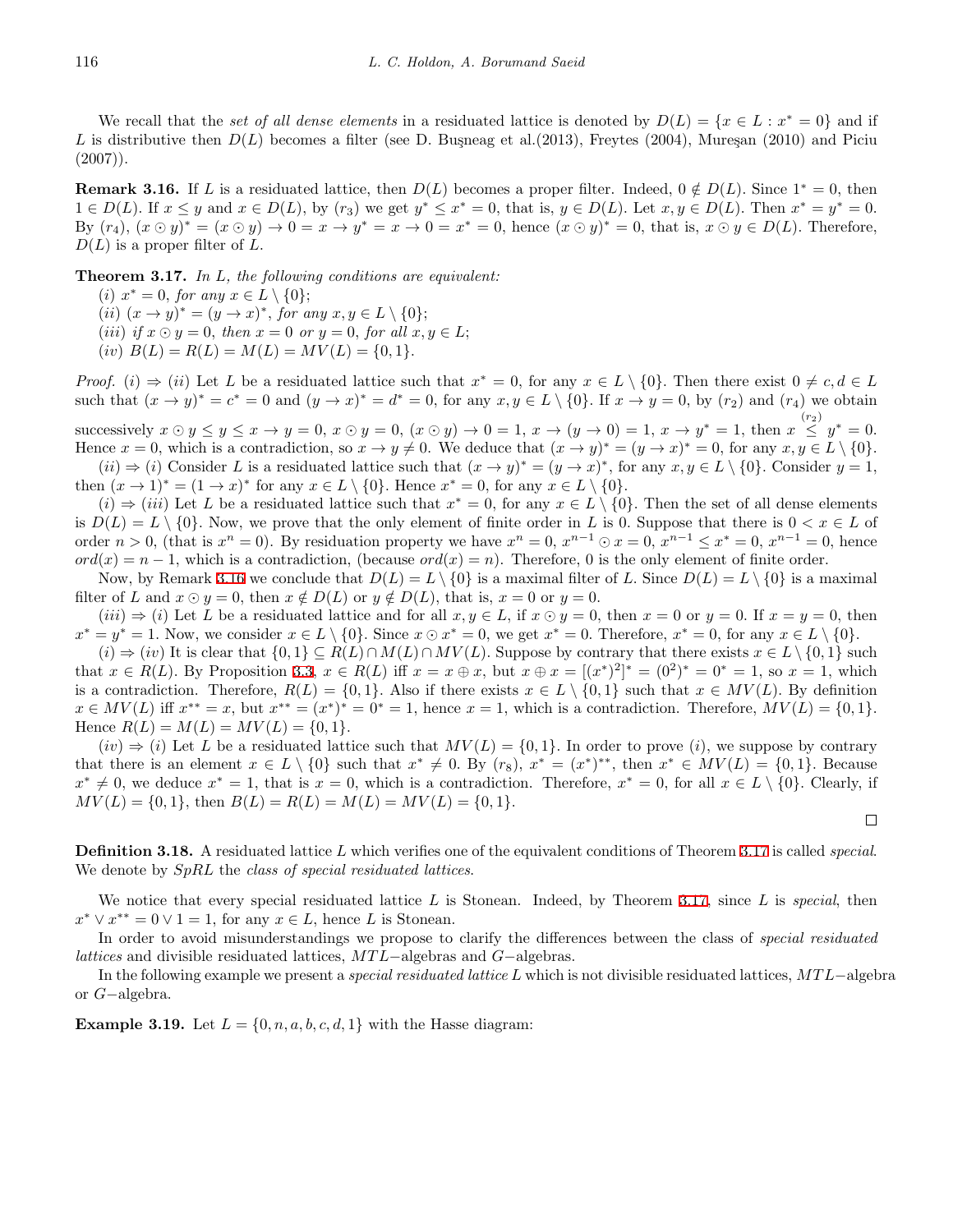

Then [[23\]](#page-18-5) *L* becomes a residuated with the operations:

| $\rightarrow$ 0 n a b c d 1 |                                                                                  |                     |  |  |  | $\odot$ 0 n a b c d 1                                       |                                                                    |  |  |  |
|-----------------------------|----------------------------------------------------------------------------------|---------------------|--|--|--|-------------------------------------------------------------|--------------------------------------------------------------------|--|--|--|
|                             | 1 1 1 1 1 1 1                                                                    |                     |  |  |  | $0 \t 0 \t 0 \t 0 \t 0 \t 0 \t 0 \t 0$                      |                                                                    |  |  |  |
| $n_{\rm c}$                 | 0 1 1 1 1 1 1                                                                    |                     |  |  |  | $n_{\rm c}$                                                 | $\begin{array}{ccccccccc} & 0 & n & n & n & n & n & n \end{array}$ |  |  |  |
| $\mathfrak{a}$              | $\begin{array}{ccccccccccccccccccccc} 0 & d & 1 & 1 & 1 & 1 & 1 & 1 \end{array}$ |                     |  |  |  | $a \mid 0$ n n n n n a                                      |                                                                    |  |  |  |
|                             |                                                                                  | 0 $c$ $c$ 1 $c$ 1 1 |  |  |  |                                                             | $b \mid 0 \mid n \mid n \mid b \mid n \mid b \mid b$               |  |  |  |
| $\epsilon$                  | $\begin{array}{ccccccccc} 0 & b & b & b & 1 & 1 & 1 \end{array}$                 |                     |  |  |  | $\epsilon$                                                  | $\vert$ 0 n n n c c c                                              |  |  |  |
| $d -$                       | $\begin{array}{ccccccccc}\n0 & a & a & b & c & 1 & 1\n\end{array}$               |                     |  |  |  | $d \mid 0 \mid n \mid n \mid b \mid c \mid d \mid d$        |                                                                    |  |  |  |
|                             |                                                                                  | 0 $n$ a b $c$ d 1   |  |  |  | $1 \quad 0 \quad n \quad a \quad b \quad c \quad d \quad 1$ |                                                                    |  |  |  |

it is easy to see that L is a special residuated lattice. Since  $b \wedge a = a \neq n = b \odot c = b \odot (b \rightarrow a)$ , then the divisibility property  $(i_1)$  is not verified, hence it is not a divisible residuated lattice. Since  $1 \neq d = c \vee b = (b \rightarrow c) \vee (c \rightarrow b)$ , then the prelinearity property  $(i_3)$  is not verified, hence it is not an *MTL*−algebra. Since  $a^2 = n \neq a$ , then the property  $(i_5)$ is not verified, we deduce that *L* is not a *G−*algebra.

We recall (Ciungu (2009), Kowalski and Ono (2002)) that a nontrivial residuated lattice *L* is *directly indecomposable* iff  $B(L) = \{0, 1\}$ . Dually, a residuated lattice L which is not directly indecomposable is called *directly decomposable*.

D. Busneag et al.(2015) introduced the notion of *special Stonean residuated lattices* and they present a characterization for that. Similarly, we define in the general case of residuated lattice the notion of special residuated lattices. In fact, we show that special residuated lattices are the directly indecomposable member of the variety of Stonean residuated lattices, as we can see in the following result:

<span id="page-10-0"></span>**Corollary 3.20.** *L is a directly indecomposable Stonean residuated lattice iff L is a special residuated lattice.*

*Proof.* Clearly, *L* is a special residuated lattice iff  $L = \{0\} \cup D(L)$ . Cignoli (2008), in Lemma 2.5 proved that *L* is a directly indecomposable Stonean residuated lattice iff  $L = \{0\} \cup D(L)$ . Therefore, *L* is a directly indecomposable Stonean residuated lattice iff *L* is a special residuated lattice. Also, this result is a consequence of Theorem [3.17](#page-9-0),  $(i) \Leftrightarrow (iv)$ .  $\Box$ 

<span id="page-10-1"></span>**Remark 3.21.** If *L* is a special residuated lattice, then it is clear that  $D(L) = L \setminus \{0\}$ . If *L* is a nontrivial MV-algebras, then  $x^{**} = x$ , for all  $x \in L$ . Hence  $D(L) = \{1\}$ , then L is not a special residuated lattice. Furthermore, if L is a nontrivial residuated lattice with double negation property, then *L* is not special.

If *L* is a special residuated lattice, then  $x^{**} = 1$ , for all  $0 \neq x \in L$ . Therefore, *L* is not an MV-algebra, and double negation property doesn't hold (that is,  $x^{**} = x$  for all  $x \in L$ ).

A residuated lattice *L* is said to be Glivenko iff for all  $x \in L$ ,  $(x^{**} \to x)^{**} = 1$ .

**Remark 3.22.** (*i*) Any residuated lattice *L* with double negation property (that is,  $x = x^{**}$ , for all  $x \in L$ ) is Glivenko. Indeed, if  $x \in L$ , then  $x = x^{**}$  and  $(x^{**} \to x)^{**} = (x \to x)^{**} = 1^{**} = 1$ .

(*ii*) If *L* is a special residuated lattice, then *L* is Glivenko (the converse does not always hold in *L*).

Indeed, by  $(r_9)$ , we have  $x \leq x^{**}$ , for all  $x \in L$ , then following Theorem [3.17](#page-9-0) we obtain successively  $(x \to x^{**}) = 1$ ,  $(x \to x^{**})^* = 0$ ,  $(x^{**} \to x)^* = 0$ ,  $(x^{**} \to x)^{**} = 1$ . Therefore, *L* is Glivenko.

We deduce that any special residuated lattice *L* is Glivenko, but the converse does not always hold. Consider the residuated lattice *L* from Example [3.12](#page-7-3), then *L* is a Glivenko residuated lattice, but *L* is not special (because  $a^* = f$ ).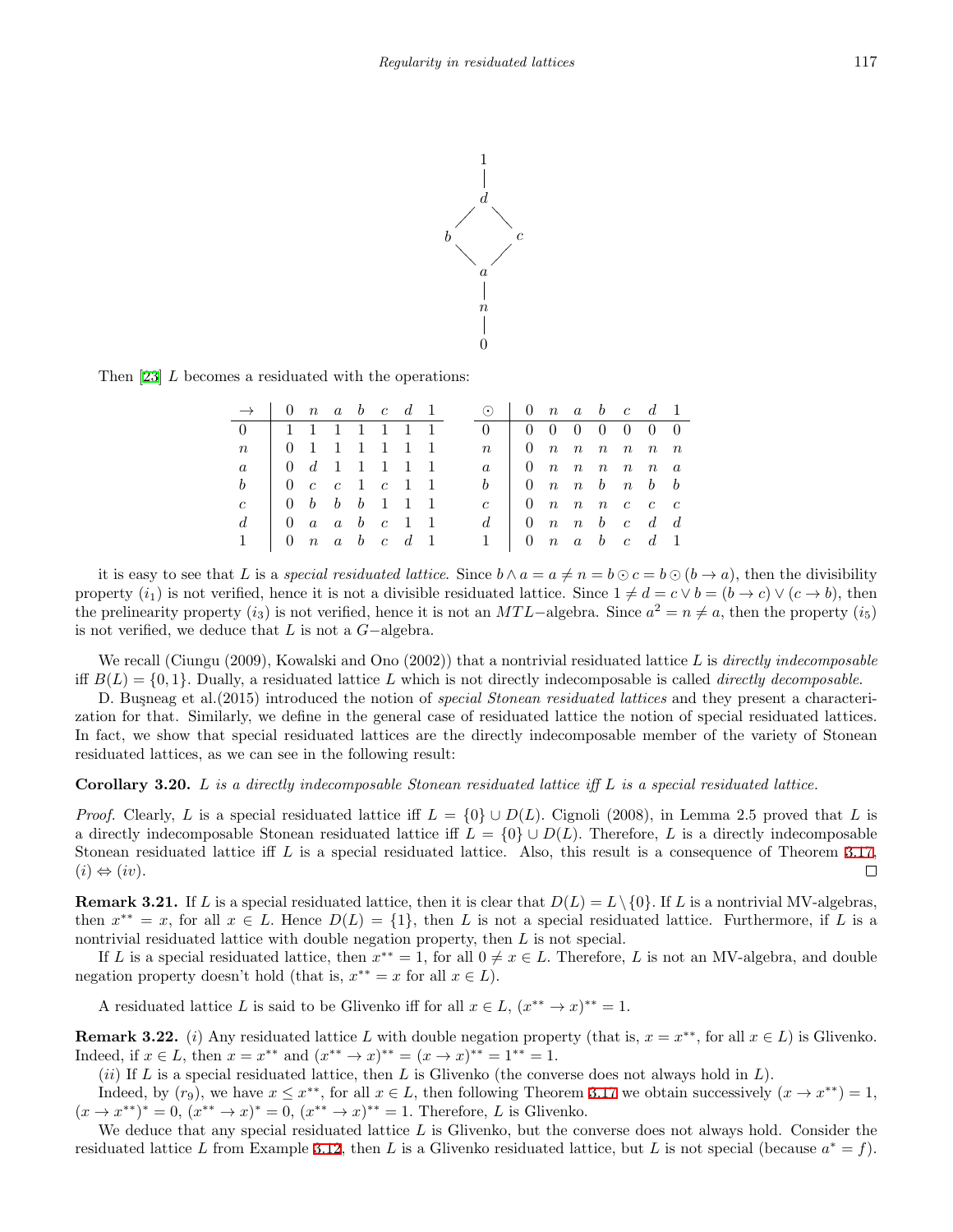**Corollary 3.23.** *The following assertions are equivalent:*

(*i*) *L is a special residuated lattice;*  $(iii)$   $x \to y^{**} = y \to x^{**},$  for all  $x, y \in L \setminus \{0\};$  $(iii)$   $x^{**} \to y^{**} = y^{**} \to x^{**}$ , for all  $x, y \in L \setminus \{0\}$ .

*Proof.* (i)  $\Rightarrow$  (ii). By Theorem [3.17](#page-9-0) and Proposition [2.2,](#page-2-3) for all  $x, y \in L$ , we have  $1 = (y^{**} \rightarrow y)^{**} \stackrel{(r_3)}{\leq} [(x \rightarrow y^{**}) \rightarrow$  $(x \to y)^{**} \stackrel{(r_9)}{\leq} [(x \to y^{**}) \to (x \to y)^{**}]^{**} \stackrel{(r_4)}{=} [(x \to y^{**}) \odot (x \to y)^{**}]^{*} \stackrel{(r_4)}{=} (x \to y^{**}) \to (x \to y)^{**}$ . Hence  $(x \to y^{**}) \le (x \to y)^{**}$ . By Proposition [2.2](#page-2-3) we have  $y \le y^{**}$ ,  $x \to y \le x \to y^{**}$ ,  $(x \to y)^{**} \le (x \to y^{**})^{**}$ .  $[(x \odot y^*)^*]^{**} \stackrel{(rs)}{=} (x \odot y^*)^* \stackrel{(r_4)}{=} x \rightarrow y^{**}$ . Hence  $(x \rightarrow y)^{**} \leq (x \rightarrow y^{**})$ . Therefore,  $(x \rightarrow y^{**}) = (x \rightarrow y)^{**}$ . Similarly, it follows  $(y \to x^{**}) = (y \to x)^{**}$ . By Theorem [3.17](#page-9-0) we have  $(x \to y)^* = (y \to x)^*$ ,  $(x \to y)^{**} = (y \to x)^{**}$ , and so  $(x \to y^{**}) = (x \to y)^{**} = (y \to x)^{**} = y \to x^{**}$ . Therefore,  $x \to y^{**} = y \to x^{**}$ .

 $(ii) \Rightarrow (i)$ . Assume  $x \rightarrow y^{**} = y \rightarrow x^{**}$ , for all  $0 \neq x, y \in L$ . If we consider  $x = 1$ , then by Proposition [2.2](#page-2-3) we obtain successively  $1 \rightarrow y^{**} = y \rightarrow 1^{**}, y^{**} = 1, y^{***} = 1^*, y^* = 0$ . Therefore, by Theorem [3.17](#page-9-0) we deduce *L* is special.

 $(ii) \Leftrightarrow (iii)$ . By Proposition [2.2,](#page-2-3)  $(r_7)$  we have  $x \to y^{**} = x^{**} \to y^{**}$  and  $y \to x^{**} = y^{**} \to x^{**}$ . Since  $x \to y^{**} = y^{**}$  $y \to x^{**}$ , then  $x^{**} \to y^{**} = x \to y^{**} = y \to x^{**} = y^{**} \to x^{**}$ .

Mohtashamnia and Borumand Saeid (2012) introduce the notion of *special filters* in BL-algebras, in the same manner we consider this notion in residuated lattices and we investigate some properties.

**Definition 3.24.** A filter F of a residuated lattice L is said to be *special* iff for all  $x, y \in L$ ,  $(x \to y)^* = (y \to x)^*$ . We denote by  $Fil_{sp}(L)$  the set of all special filters of  $L$ .

If we consider the residuated lattice L from Example [3.19,](#page-9-1) then  $\langle n \rangle = \{n, a, b, c, d, 1\}$  is a special filter of L. Now, if we consider the residuated lattice *L* from Example [3.13](#page-8-0), then  $\langle a \rangle = \{a, b, c, d, 1\}$  is a filter of *L*, but it is not a special filter because  $(c \to d)^* = d^* = n \neq 0 = c^* = (d \to c)^*$ .

We recall that an element of finite order of *L* is called *nilpotent*. We denote by  $N(L) = \{x \in L : x^n = 0, \text{ for some } n \geq 0\}$ 1} the *set of all nilpotent elements* of *L*. We denote by  $D(F) = \{x \in F : x^* = 0\}$  the *set of all dense elements* of a filter *F.*

<span id="page-11-2"></span>**Proposition 3.25.** (*i*) If F is a proper filter of L, then  $D(F)$  is a proper filter of L, too;

(*ii*) If *F* is a proper filter of *L* and  $x \in F$ , then  $x \in D(F)$  iff  $x^{**} \in D(F)$ ;

(*iii*) If *F* is a maximal filter of *L*, then  $x \in D(F)$  iff  $x^{**} \in D(F)$ .

*Proof.* (i) Clearly,  $D(F) \subseteq F$ . So  $0 \notin D(F)$ . Since  $1^* = 0$ , then  $1 \in F \cap D(L) = D(F)$ . If  $x \leq y$  and  $x \in D(F)$ , then by  $(r_3)$  we get  $y^* \le x^* = 0$ , that is,  $y \in F \cap D(L) = D(F)$ . Let  $x, y \in D(F)$ . So  $x \odot y \in F$ . Then  $x^* = y^* = 0$ . By  $(r_4)$ ,  $(x \odot y)^* = (x \odot y) \rightarrow 0 = x \rightarrow y^* = x \rightarrow 0 = x^* = 0$ , hence  $(x \odot y)^* = 0$ , that is,  $x \odot y \in D(L) \cap F = D(F)$ . Therefore,  $D(F)$  is a proper filter of  $L$ .

(*ii*) If  $x \in D(F)$ , since  $D(F)$  is a filter of L and  $x \leq x^{**}$ , then  $x^{**} \in D(F)$ . Conversely, by hypothesis we have that  $x \in F$ . Now, if  $x^{**} \in D(F)$ , then  $0 = (x^{**})^* = x^{***} = x^*$ , so  $x^* = 0$ , that is,  $x \in D(L)$ . Therefore,  $x \in D(L) \cap F = D(F)$ . (*iii*) D. Buşneag et al.(2013) proved that: If *F* is a maximal filter of *L*, then  $x \in F$  iff  $x^{**} \in F$ . The rest follows from (*ii*)*.*  $\Box$ 

<span id="page-11-0"></span>**Lemma 3.26.** *F is a special filter of L iff*  $D(F) = F$ .

*Proof.* Let *F* be a proper filter of *L*. Now, we prove that *F* is a special filter of *L* iff  $D(F) = \{x \in F : x^* = 0\} = F$ . Clearly,  $D(F) \subseteq F$ . Let  $x \in F$ . Then  $(1 \to x)^* = (x \to 1)^*$ , and so  $x^* = 0$ . Therefore,  $x \in D(F)$ , that is,  $D(F) = F$ .

Conversely, if  $D(F) = F$ , then  $x^* = y^* = 0$ , for all  $x, y \in F$ . Since  $x \le y \to x$ , by  $(r_3)$  we have  $(y \to x)^* \le x^* = 0$ , so  $(y \to x)^* = 0$ . Since  $y \le x \to y$ , by  $(r_3)$  we have  $(x \to y)^* \le y^* = 0$ , so  $(x \to y)^* = 0$ . Therefore,  $(x \to y)^* = (y \to x)^*$ , that is, *F* is a special filter of *L.*

Mohtashamnia and Borumand Saeid (2012) proved that: in a BL-algebra *L,* any proper filter *F* of *L* is a special filter iff *L* is a special BL-algebra. In residuated lattices we obtain the following generalization:

<span id="page-11-1"></span>**Theorem 3.27.** *Any proper filter*  $F$  *of*  $L$  *is a special filter iff*  $L = D(L) \cup N(L)$ *.*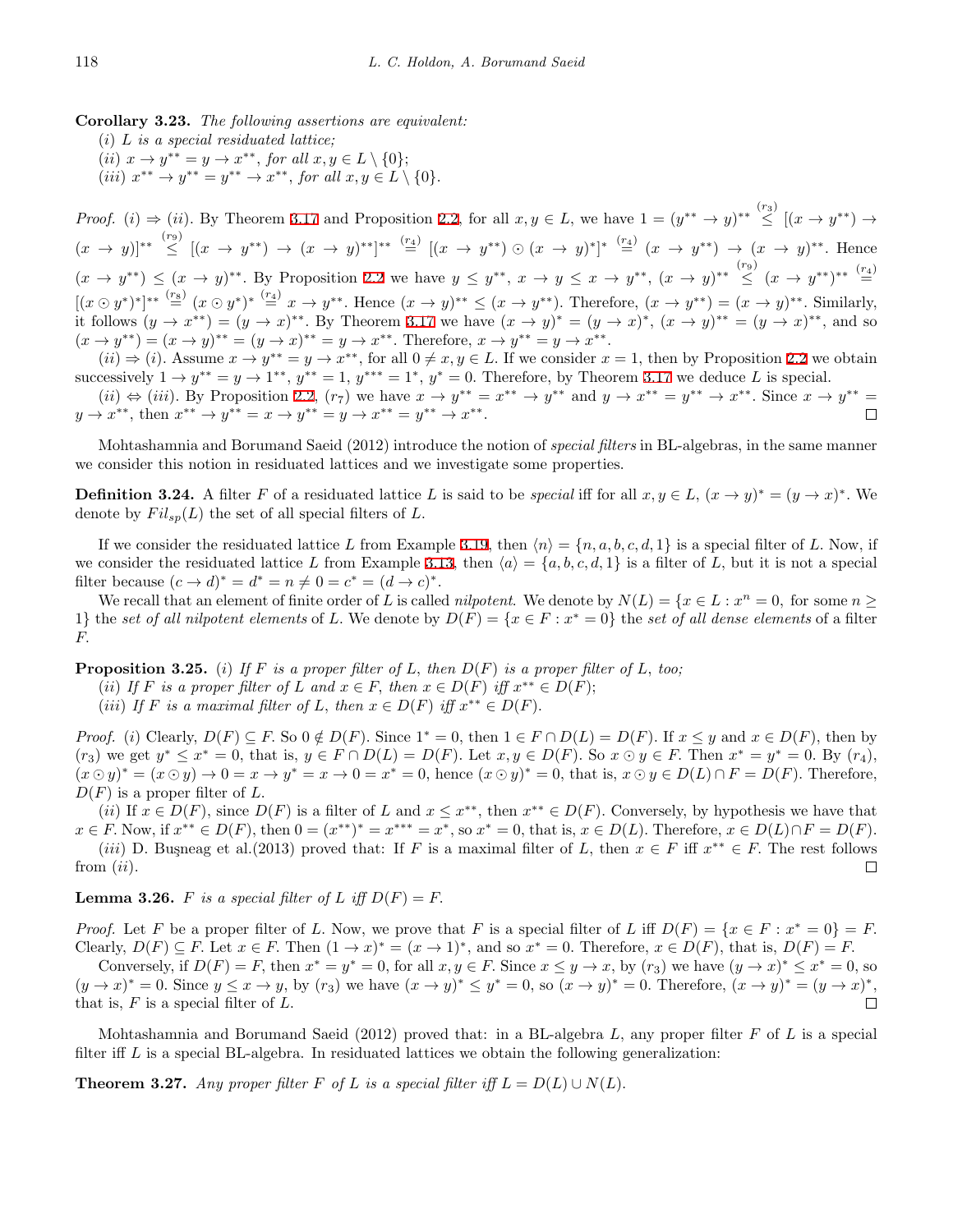*Proof.* By Lemma [3.26](#page-11-0) we have that *F* is a special filter of *L* iff  $D(F) = F$ .

Now, we prove that for all proper filters *F* of *L*,  $D(F) = F$  iff  $L = D(L) \cup N(L)$ . Let  $D(F) = F$ , for all proper filters F of L. In order to prove that  $L = D(L) \cup N(L)$ , we consider an element  $x \in L \setminus \{0\}$  such that  $x^* \neq 0$ . And we show that  $x, x^* \in N(L)$ . If there exists a maximal filter *M* such that  $x \in M$ , then by hypothesis we deduce that  $x^* = 0$ , which is a contradiction. Then  $x \notin M$ . Following Theorem [2.7](#page-3-0), if  $x \notin M$ , then there is  $n \geq 1$  such that  $(x^n)^* \in M$  and by hypothesis we obtain  $(x^n)^{**} = 0$ . Since  $x^n \le (x^n)^{**} = 0$ . Then  $x^n = 0$ , for some  $n \ge 1$ . Therefore,  $x \in N(L)$ .

If there exists a maximal filter M such that  $x^* \in M$ , by hypothesis we deduce that  $x^{**} = 0$ , and since  $x \leq x^{**} = 0$ , then  $x = 0$ , which is a contradiction. Hence  $x, x^* \notin M$ .

If  $x, x^* \notin M$ , then  $x \vee x^* \notin M$ . If by contrary  $x \vee x^* \in M$ , since M is a prime filter, then  $x \in M$  or  $x^* \in M$ , which is a contradiction. Hence  $x \vee x^* \notin M$ . Following Theorem [2.7,](#page-3-0) there is  $t \geq 1$  such that  $[(x \vee x^*)^t]^* \in M$ , that is,  $[(x \vee x^*)^t]^{**} = 0$ , and so  $(x \vee x^*)^t = 0$ . By  $(r_5)$  we get  $x^t \vee (x^*)^t = 0$ . Let  $p = max\{n, t\}$ , then  $x^p \le x^n = 0$ ,  $x^p \vee (x^*)^p = 0$ . Hence  $x^p = 0$ ,  $(x^*)^p = 0$ . Therefore,  $x, x^* \in N(L)$ . We deduce that the set of all elements  $x \in L \setminus \{0\}$ such that  $x^* \neq 0$  coincide with  $N(L)$ , hence  $L = D(L) \cup N(L)$ .

Conversely, we consider  $L = D(L) \cup N(L)$ . Let *F* be a proper filter of *L*. Clearly,  $F \subseteq D(L)$ . Then  $D(F) = F$ .  $\Box$ 

**Example 3.28.** Now, we give an example of a residuated lattice *L* which satisfies Theorem [3.27](#page-11-1), but it is not a special residuated lattice. In the residuated lattice L from Example [3.6](#page-6-1) it is easy to see that all the elements of  $L \setminus \{1\}$  are nilpotent, the only filter of *L* is  $\{1\}$  and  $D(\{1\}) = \{1\}$ , so  $\{1\}$  is a special filter of *L*. Therefore, *L* satisfies Theorem [3.27](#page-11-1), but it is not a special residuated lattice  $(m^* = m \neq 0)$ . Moreover, since  $\{1\}$  is a special filter of *L* and  $L \cong L/\{1\}$ , then  $L/{1}$  is not a special residuated lattice. Therefore, *L* is a residuated lattice such that  $L/{1}$  is not a special residuated lattice with *{*1*}* a special filter of *L.*

The following result is a consequence of Proposition [3.25](#page-11-2) and Lemma [3.26:](#page-11-0)

**Corollary 3.29.** *Let F be a maximal filter of L. Then the following assertions are equivalent:*

- (*i*)  $F$  *is a special filter of*  $L$ *;*
- $(ii) \{1\} = \{ [x] \in L/F : [x]^{**} = [1] \}.$

*Proof.* By Lemma [3.26](#page-11-0) we have that *F* is a special filter of *L* iff  $F = D(F)$ .

 $(i) \Rightarrow (ii)$ . Let F be a special filter of L. Let  $[x] \in L/F$  such that  $[x]^{**} = [1]$ . Then we have  $[x^{**}] = [x]^{**} = [1]$ . Hence  $x^{**} \in F$ . Since F is a maximal filter we get  $x \in D(F)$ . By hypothesis we get that  $x \in F$ , therefore  $[x] = [1]$ .  $Hence \{1\} = \{ [x] \in L/F : [x]^{**} = [1] \}.$ 

 $(ii) \Rightarrow (i)$ . Let  $x \in D(F)$ . Then  $x^{**} \in F$ , thus  $[x]^{**} = [x^{**}] = [1]$ . Hence  $[x] \in \{[x] \in L/F : [x]^{**} = [1]\}$ . By hypothesis we obtain  $[x] = [1]$ . Hence  $x \in F$ . Therefore,  $D(F) \subseteq F$ . It remains to show that  $F \subseteq D(F)$ . Let  $x \in F$ by  $(r_9)$ , we have  $x \leq x^{**}$ . So  $x^{**} \in F$ . Following Proposition [3.25](#page-11-2), *(iii)*, since F is a maximal filter and  $x^{**} \in F$ , then  $x \in F = D(F)$ . Therefore,  $F \subseteq Ds(F)$  and we conclude that  $F = D(F)$ . Therefore, *F* is a special filter of *L*.  $\Box$ 

We notice an easy consequence of Theorem [3.27:](#page-11-1)

**Corollary 3.30.** If *L* is a special residuated lattice, then every filter *F* of *L* is special.

# **4 Boolean elements in residuated lattices**

<span id="page-12-0"></span>**Lemma 4.1.** If  $x \odot y \in B(L)$  such that  $x = x \odot x$ ,  $y = y \odot y$  and  $x \vee y = 1$ , then x and y are Boolean elements, too.

*Proof.* By residuation property we obtain that  $y \leq (x \to y) \to y$  and  $x \leq (x \to y) \to y$ , then  $x \lor y \leq (x \to y) \to y$ . By hypothesis  $x \vee y = 1$ , then  $(x \to y) \to y = 1$ , thus  $(x \to y) \le y$ . By residuation property we have  $y \le x \to y$ , and so  $x \to y = y$ . similarly,  $y \to x = x$ . Since  $x \odot y \in B(L)$ , then  $x \odot y = (x \odot y)^{**} \geq x^{**} \odot y^{**}$ . We obtain successively  $x^{**} \leq y^{**} \to (x \odot y) \leq y^{**} \to x \leq y \to x = x$ , so  $x = x^{**}$ . similarly,  $y = y^{**}$ . Since  $x \leq x^{*} \to x$ , then  $(x^{*} \to x)^{*} \leq x^{*}$ . Since  $(x \to x^*)^* \stackrel{(r_4)}{=} (x \odot x)^{**} = x^{**} = x$ , we deduce that  $1 = (x^* \to x)^* \vee (x \to x^*)^* \leq x^* \vee x$ . Hence  $x \vee x^* = 1$ . In a symmetric manner follows that  $y \vee y^* = 1$ . Therefore, *x* and *y* are Boolean elements.  $\Box$ 

Clearly, the converse of Lemma [4.1](#page-12-0) holds if  $y = x^*$ . Otherwise, if we consider the residuated lattice L from Example [3.12](#page-7-3) we have  $b, f \in B(L), b^* = e \neq f$  such that  $b \odot f = b \in B(L), b = b \odot b, f = f \odot f$  and  $b \vee f = f \neq 1$ . A directly consequence of Lemma [4.1](#page-12-0) is the following:

<span id="page-12-1"></span>**Theorem 4.2.** Let  $x, y \in L$  be such that  $x \vee y = 1$ . Then  $x, y \in B(L)$  iff  $x \odot y \in B(L)$  and  $x = x \odot x$ ,  $y = y \odot y$ .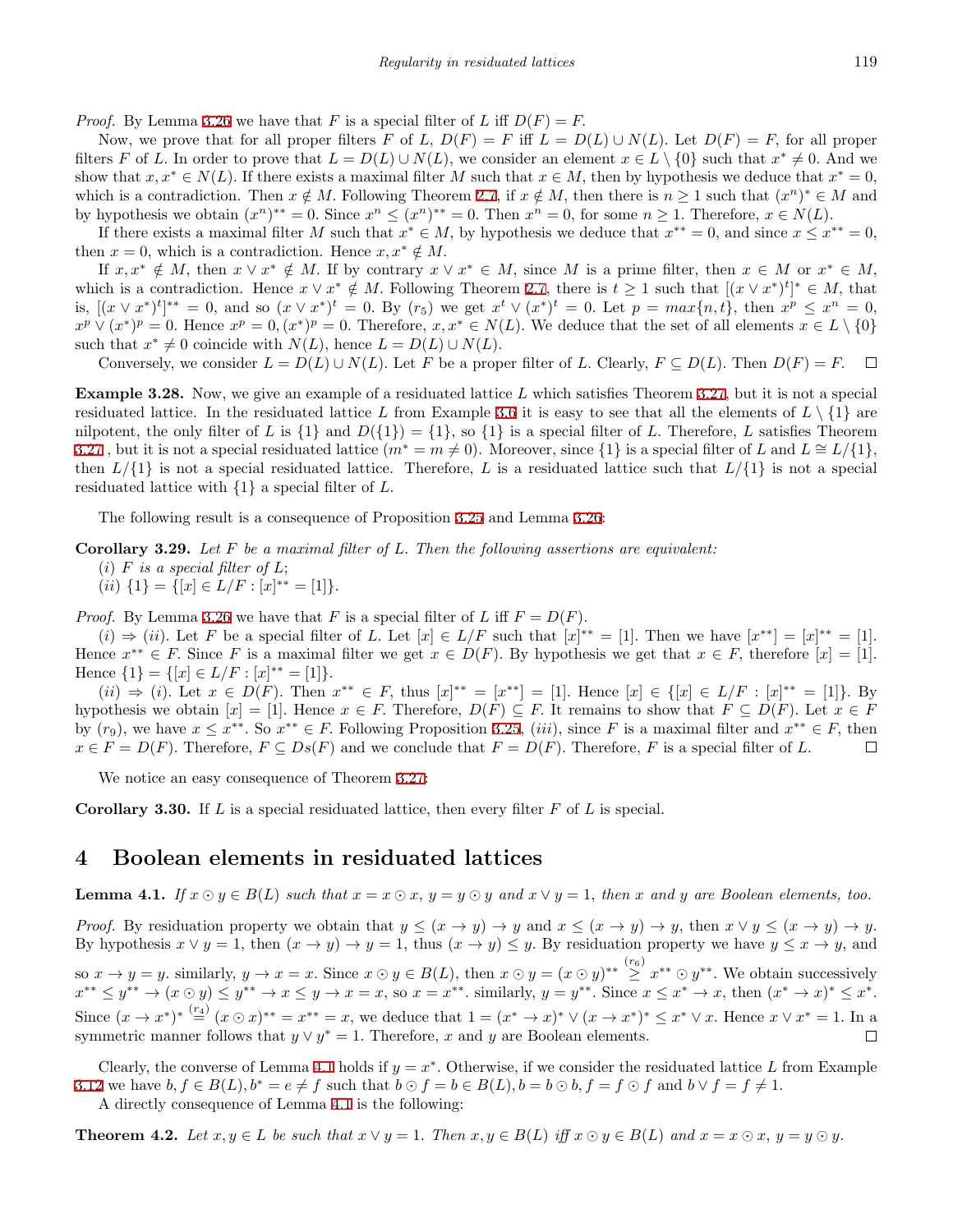**Remark 4.3.** In Theorem [4.2](#page-12-1) is not necessary to have  $y = x^*$ . Indeed, if we consider the residuated lattice L from Example [3.12](#page-7-3) we have  $b, c, f \in B(L)$  such that  $c \odot f = b \in B(L)$ ,  $c = c \odot c$ ,  $f = f \odot f$  and  $c \vee f = 1$ , but  $f \neq d = c^*$ .

D. Busneag et al.(2013) presented a new characterization of Boolean elements in any residuated lattice *L*. If  $x \in L$ , then  $x \in B(L)$  iff  $x \in R(L)$ ,  $x \odot x = x$  and  $(x \to x^*) \vee (x^* \to x) = 1$ .

Now, we offer a new characterization of Boolean elements in a residuated lattice *L* using the subset *M*(*L*)*.*

**Lemma 4.4.** *Let*  $x \in L$ *. Then the following assertions are equivalent:* 

 $(i)$   $x \in B(L);$ 

 $(ii)$   $x \in M(L)$ ,  $x = x \odot x$  and  $(x^* \rightarrow x)^* \vee (x \rightarrow x^*)^* = 1$ .

*Proof.* (i)  $\Rightarrow$  (ii) Let  $x \in B(L)$ . Then  $x^* \in B(L)$ . By Proposition [2.5](#page-3-1),  $x = x \odot x$ ,  $x^* = x^* \odot x^*$  and  $x = x^{**}$ , then  $x = x^{**} = (x^* \odot x^*)^* = x \oplus x$ , so  $x \in M(L)$ . By Proposition [2.5](#page-3-1) we have  $x^* \rightarrow x = x$ . Since  $x \rightarrow x^{*} \stackrel{(x_4)}{=} (x \odot x)^* = x^*$ we obtain  $(x^* \to x)^* \vee (x \to x^*)^* = x^* \vee x^{**} = x^* \vee x = 1$ .

 $(ii) \Rightarrow (i)$  Since  $x \in M(L)$ , by Lemma [3.1,](#page-4-0)  $(i)$ , we deduce that  $x^{**} = x$ . Since  $x \leq x^* \rightarrow x$ , then  $(x^* \rightarrow x)^* \leq x^*$ . Since  $(x \to x^*)^* \stackrel{(r_4)}{=} (x \odot x)^{**} = x^{**} = x$ , we deduce that  $1 = (x^* \to x)^* \vee (x \to x^*)^* \leq x^* \vee x$ . Hence  $x \vee x^* = 1$ . It is known that  $x \in B(L)$  iff  $x \vee x^* = 1$ , then the claim follows.  $\Box$ 

In conclusion, we have the following characterizations of boolean elements in any residuated lattice *L.*

<span id="page-13-0"></span>**Theorem 4.5.** *Let*  $x \in L$ . *Then the following are equivalent:* 

 $(i)$   $x \in B(L);$  $(ii)$   $x \in MV(L)$  and  $x \vee x^* = 1;$  $(iii)$   $x \in R(L), x = x \odot x$  and  $(x \to x^*) \vee (x^* \to x) = 1;$  $(iv)$   $x \in M(L)$ ,  $x = x \odot x$  and  $(x^* \rightarrow x)^* \vee (x \rightarrow x^*)^* = 1$ .

By Lemma [3.7](#page-6-0) and Theorem [4.5](#page-13-0), we deduce that  $B(L) \subseteq R(L) \subseteq M(L) \subseteq MV(L)$ , for any residuated lattice *L*. Hence, until now, the best way to find Boolean elements in a residuated lattice *L* is to search for them inside the subset *R*(*L*)*.*

<span id="page-13-1"></span>**Lemma 4.6.** *If L is a Stonean residuated lattice, then*  $x \in B(L)$  *iff*  $x^{**} = x$ .

*Proof.* Let L be a Stonean residuated lattice and  $x \in L$  be such that  $x^{**} = x$ . Then  $x^* \vee x^{**} = x^* \vee x = 1$ , hence  $x^* \vee x = 1$ . By Theorem [4.5](#page-13-0), we deduce that  $x \in B(L)$ .  $\Box$ 

Converse is clear.

<span id="page-13-2"></span>**Lemma 4.7.** *If*  $B(L) = MV(L)$ *, then L is Stonean.* 

*Proof.* If  $B(L) = MV(L) = \{0, 1\}$ , by Theorem [3.17,](#page-9-0) (*iv*) we deduce that *L* is special, so *L* is Stonean.

If  $B(L) = MV(L) \neq \{0,1\}$ , then for an element  $x \in L \setminus \{0,1\}$  there are two possibilities:  $x \in B(L)$  or not. In order to prove *L* is Stonean we suppose by contrary that there is an element  $x \in L \setminus \{0,1\}$  such that  $x^* \vee x^{**} \neq 1$ . If we consider  $x \in B(L) = MV(L)$ , then  $x = x^{**}$  and  $1 = x \vee x^* = x^{**} \vee x^*$ , so  $x^* \vee x^{**} = 1$ . Now, if  $x \notin B(L) = MV(L)$ , then  $x \neq x^{**}$ . By  $(r_8)$  we have  $x^* = x^{***} = (x^*)^{**}$ , that is  $x^* \in MV(L) = B(L)$ , and so  $x^* \vee x^{**} = 1$ . Therefore, we deduce  $x^* \vee x^{**} = 1$ , for all  $x \in L$ , which is a contradiction. Hence *L* is Stonean.  $\Box$ 

The following result is a consequence of Lemma [4.6](#page-13-1) and Lemma [4.7.](#page-13-2)

<span id="page-13-3"></span>**Theorem 4.8.** *L* is Stonean iff  $B(L) = MV(L)$ .

**Remark 4.9.** By Theorem [4.5](#page-13-0), if *L* is a residuated lattice, then *L* is Stonean iff  $B(L) = R(L) = M(L) = MV(L)$ .

**Remark 4.10.** There exists residuated lattice *L* such that  $B(L) = R(L) = M(L) = MV(L)$ , but *L* are not Boolean algebras.

Indeed, if we consider the special residuated lattice *L* from Example [3.19](#page-9-1) we have  $B(L) = R(L) = M(L) = MV(L)$  $\{0,1\}$ *.* Since  $n^* = 0$ , then  $n \vee n^* = n \vee 0 = n \neq 1$ , so *L* is not Boolean algebra.

We recall [[23\]](#page-18-5) that a residuated lattice *L* with double-negation property is called *involutive*.

<span id="page-13-4"></span>**Theorem 4.11.** *L is a Boolean algebra iff L is an involutive Stonean residuated lattice.*

*Proof.* If *L* is a Boolean algebra, then it is clear that *L* is an involutive Stonean residuated lattice.

Conversely, if L is an involutive Stonean residuated lattice, then for all  $x \in L$ ,  $x^{**} = x$  and  $1 = x^* \vee x^{**} = x \vee x^*$ , so  $x \in B(L)$ . Therefore, *L* is a Boolean algebra.  $\Box$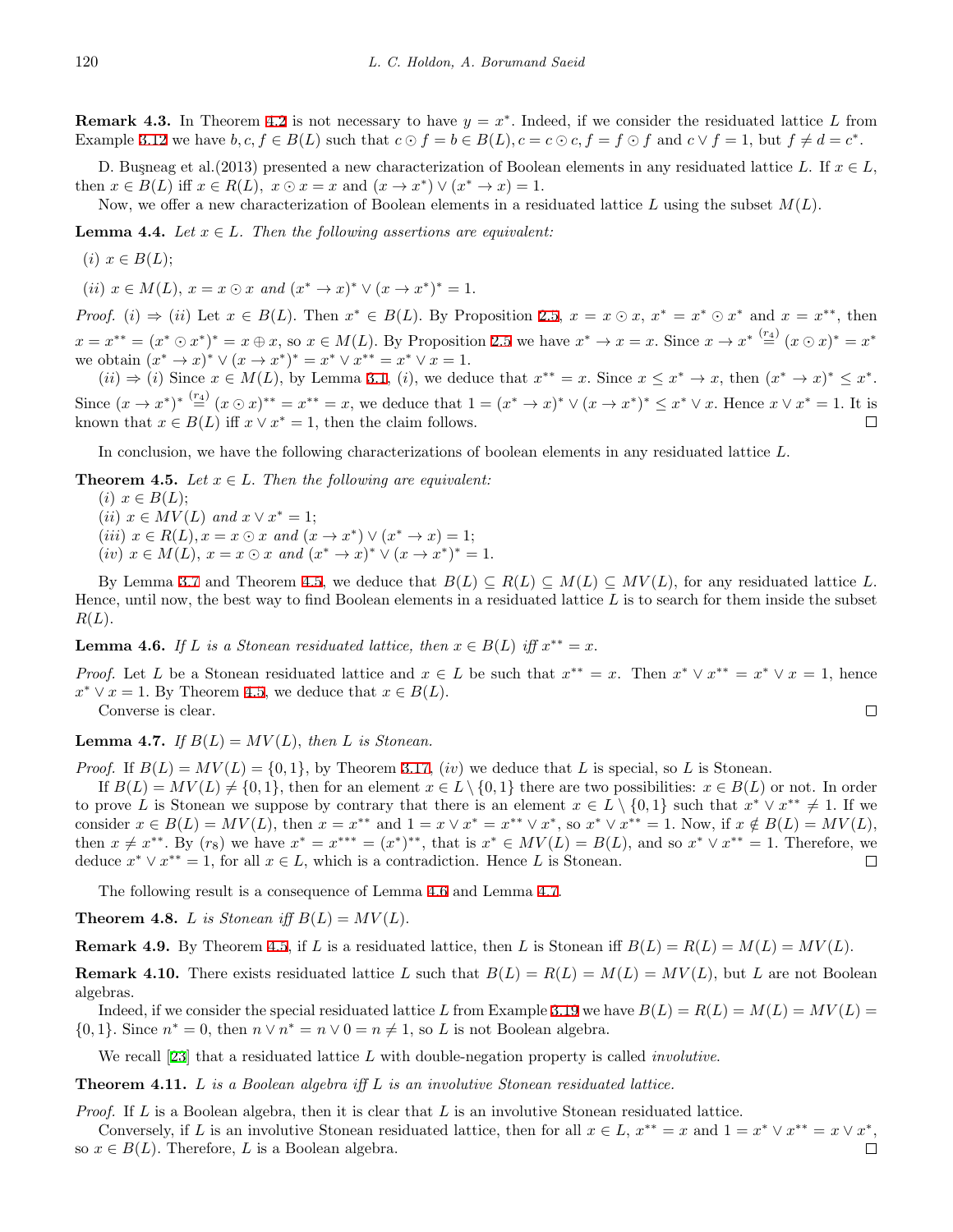# **5 Filter's regularity**

A residuated lattice *L* which has a unique maximal filter *M* is called *local residuated lattice*. It is known that *L* is a directly indecomposable residuated lattice iff 0 and 1 are the only Boolean elements.

The proof that *local residuated lattices* are directly indecomposable was done in Ciungu (2009), we offer an alternative proof using Theorem [4.5](#page-13-0).

#### <span id="page-14-0"></span>**Proposition 5.1.** *Any local residuated lattice L is directly indecomposable.*

*Proof.* Let *L* be a local residuated lattice. We suppose on the contrary that there exists a Boolean element  $x \in$  $B(L) \setminus \{0,1\}.$  Clearly,  $x^* \in B(L)$ . Since  $x, x^* \in B(L)$  and following Theorem [4.5,](#page-13-0) *(iii)* we have  $x^2 = x \odot x = x$  and  $(x^*)^2 = x^* \odot x^* = x^*$ . Since L is a local residuated lattice, let  $M \in Max(L)$  be the unique maximal filter of L. Then  $\langle x \rangle \subseteq M$  and  $\langle x^* \rangle \subseteq M$ . Hence, it is necessary to have  $x, x^* \subseteq M$ . Since M is a filter we deduce that  $x \odot x^* = 0 \in M$ , hence  $M = L$ , which is a contradiction.  $\Box$ 

**Remark 5.2.** The result from Proposition [5.1](#page-14-0) follows from general universal algebraic considerations. More precisely, let *A* be an algebra in any similarity type. We say that *A* is *local* if it has a unique maximal congruence *ϕ.* Now, suppose towards a contradiction that *A* is not directly indecomposable. Then there is a pair of factor congruences  $\theta_1$  and  $\theta_2$ which are neither the identity nor the total congruence (see Burris and Sankappanavar's book if necessary). Hence the unique maximal congruence  $\phi$  of A is larger than  $\theta_1$  and  $\theta_2$ . In particular, this implies that the relational product of  $θ_1$  and  $θ_2$  is included in  $φ$ . Thus the relational product of  $θ_1$  and  $θ_2$  is not the total relation. But this contradicts the assumption that  $\theta_1$  and  $\theta_2$  are a factor pair. As a consequence, we conclude that A is directly indecomposable.

**Corollary 5.3.** *Any special residuated lattice is local.*

*Proof.* By Corollary 7 (D. Busneag et al. (2015)), we notice that L is a special residuated lattice iff  $L \setminus \{0\}$  is the unique maximal filter. We deduce that any special residuated lattice *L* is a local residuated lattice.  $\Box$ 

**Remark 5.4.** There are local residuated lattice *L* which are not special.

Indeed, if we consider the residuated lattice L in Example [3.13](#page-8-0) we have that  $\langle a \rangle = \{a, b, c, d, 1\}$  is the unique maximal filter of *L*, so *L* is local. Since  $n^* = d \neq 0$ , then *L* is not special.

**Corollary 5.5.** *Let L be a special residuated lattice. Then L/D*(*L*) *is not a special residuated lattice.*

*Proof.* Since  $D(L) = L \setminus \{0\}$  is the unique maximal filter of *L*, then  $L/D(L)$  becomes a residuated lattice. We prove that  $L/D(L)$  is a residuated lattice with double negation property and by Remark [3.21,](#page-10-1) it follows that  $L/D(L)$  is not a special residuated lattice. Suppose by contrary that  $L/D(L)$  is not a residuated lattice with double negation property, then there is  $x \in L$  such that  $(x/D(L))^{**} \neq x/D(L)$ . We have  $x/D(L) \leq (x/D(L))^{**}$ .

Hence  $(x/D(L))^{**} \nleq x/D(L)$ , implies that  $(x/D(L))^{**} \to x/D(L) \neq 1/D(L)$ , implies  $x^{**} \to x \notin D(L)$ . We deduce that  $(x^{**} \to x)^* \neq 0$ , which is a contradiction. Hence  $L/D(L)$  is a residuated lattice with double negation property. Then  $L/D(L)$  is not a special residuated lattice.  $\Box$ 

**Theorem 5.6.**  $L/D(L)$  *is an MV-algebra.* 

*Proof.* In Proposition 3.6, (Mureşan (2010)), if *L* is a Glivenko residuated lattice, then  $L/D(L)$  is an MV-algebra iff L satisfies the equation:  $(x^* \to y^*) \to y^* = (y^* \to x^*) \to x^*$ , for all  $x, y \in L$ . By Theorem [3.17](#page-9-0) we have L is a Glivenko residuated lattice such that  $(x^* \to y^*) \to y^* = (y^* \to x^*) \to x^* = 0$ , for all  $x, y \in L$ . Therefore,  $L/D(L)$  is an MV-algebra.  $\Box$ 

**Remark 5.7.** If we consider the special residuated lattice *L* from Example [3.19](#page-9-1), then  $D(L) = L \setminus \{0\} = \{n, a, b, c, d, 1\}$ is the unique maximal filter of L and  $L/D(L) = \{ [x] : x \in L \}$ , but  $[n] = [a] = [b] = [c] = [d] = [1]$ , so  $L/D(L)$  is a single element algebra, hence  $L/D(L)$  is an MV-algebra.

<span id="page-14-1"></span>**Example 5.8.** [[7\]](#page-18-6) *If M is a maximal filter of L, then*  $x \in M$  *iff*  $x^{**} \in M$ . But the converse does not hold in any *residuated lattice. Indeed, for the converse we consider*  $L = \{0, a, b, n, c, d, 1\}$  *with the Hasse diagram:*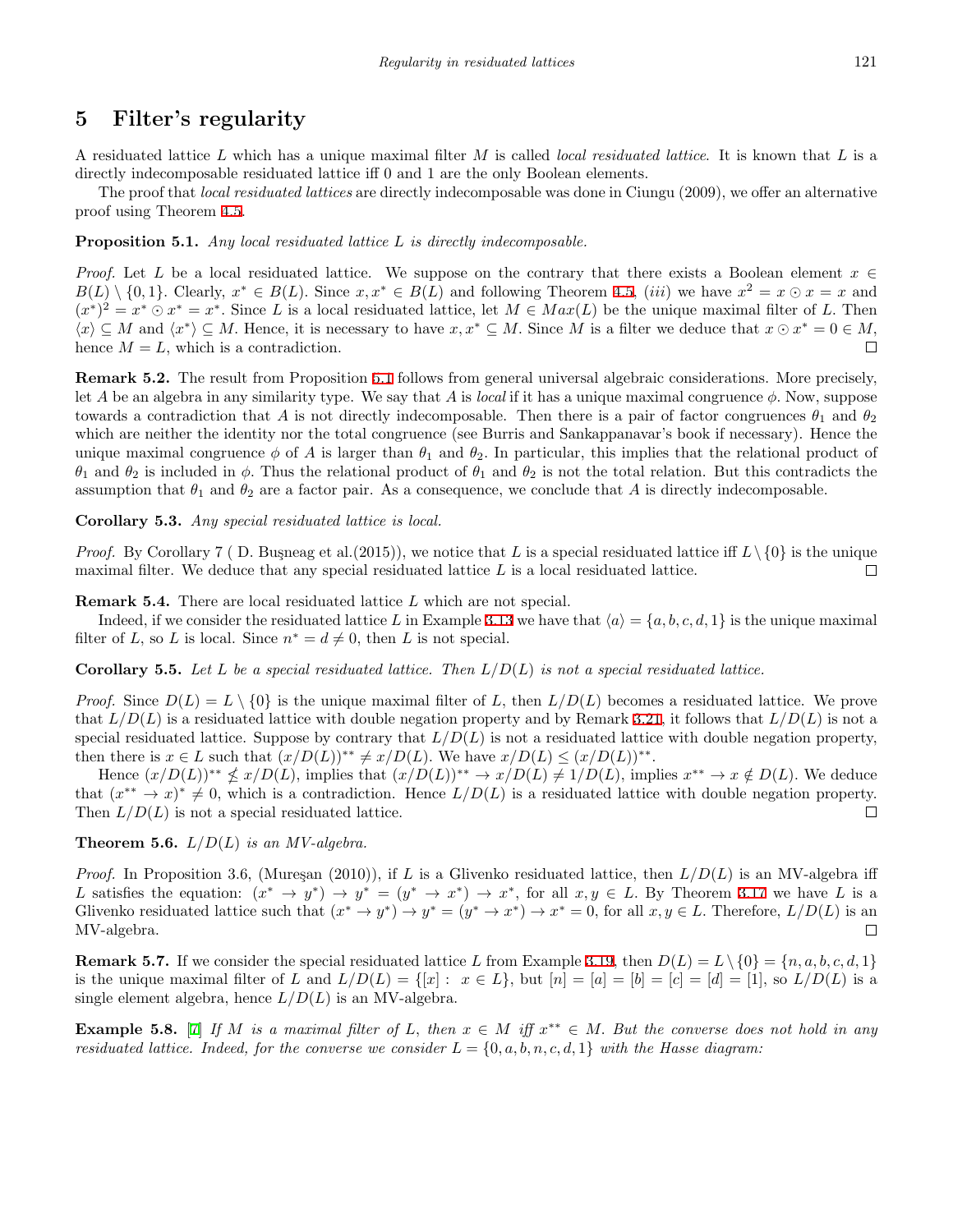

*Then* [[23\]](#page-18-5) *L becomes a residuated lattice relative to the operations:*

| $\rightarrow$ 0 a b n c d 1                                |                                                                        |  |  |  | $\odot$ 0 a b n c d 1                                       |                                                                        |  |  |  |
|------------------------------------------------------------|------------------------------------------------------------------------|--|--|--|-------------------------------------------------------------|------------------------------------------------------------------------|--|--|--|
| 0 1 1 1 1 1 1 1 1                                          |                                                                        |  |  |  | $0 \quad 0 \quad 0 \quad 0 \quad 0 \quad 0 \quad 0 \quad 0$ |                                                                        |  |  |  |
| $a -$                                                      |                                                                        |  |  |  |                                                             | $a \quad \begin{array}{cccccc} 0 & a & 0 & a & a & a \end{array}$      |  |  |  |
|                                                            |                                                                        |  |  |  | $\mathbf{b}$                                                | $\begin{array}{ccccccccc} & & 0 & 0 & b & b & b & b & b \end{array}$   |  |  |  |
| $n \mid 0 \quad a \quad b \quad 1 \quad 1 \quad 1 \quad 1$ |                                                                        |  |  |  | n                                                           | $\begin{array}{ccccccccc} \n & 0 & a & b & n & n & n & n\n\end{array}$ |  |  |  |
| $c -$                                                      | $\begin{array}{ccccccccc} \n & 0 & a & b & d & 1 & d & 1\n\end{array}$ |  |  |  |                                                             | $\begin{array}{ccccccccc} 0 & a & b & n & c & n & c \end{array}$       |  |  |  |
| $d =$                                                      | $\begin{array}{ccccccccc}\n0 & a & b & c & c & 1 & 1\n\end{array}$     |  |  |  |                                                             | $d \mid 0 \quad a \quad b \quad n \quad n \quad d \quad d$             |  |  |  |
|                                                            | $\begin{array}{ccccccccc} 0 & a & b & n & c & d & 1 \end{array}$       |  |  |  | $1 \mid 0 \quad a \quad b \quad n \quad c \quad d \quad 1$  |                                                                        |  |  |  |

Clearly,  $\langle a \rangle = \{a, n, d, c, 1\}, \langle b \rangle = \{b, n, c, d, 1\}$  are maximal filters of L. Since  $\langle n \rangle = \{n, c, d, 1\}$  and  $\langle n \rangle \subset \langle a \rangle$ , we *deduce that*  $\langle n \rangle$  *is not a maximal filter of L, but*  $n^{**} = c^{**} = d^{**} = 1^{**} = 1 \in \langle n \rangle$ *.* 

**Corollary 5.9.** *If*  $L$  *is a Stonean residuated lattice and*  $x \in L$ . *Then the following assertions are equivalent:*  $(i)$   $M \in Max(L);$ 

 $(iii)$   $M \in Spec(L), x \in M$  *iff*  $x^{**} \in M$ .

*Proof.* (*i*)  $\Rightarrow$  (*ii*) Clearly, by Remark [5.8.](#page-14-1)

 $(ii) \Rightarrow (i)$  Let  $x \notin M$ . By hypothesis,  $x^{**} \notin M$ . Since L is a Stonean residuated lattice we have  $x^* \vee x^{**} = 1$ . Since  $M \in Spec(L)$  and  $x^* \vee x^{**} = 1 \in M$ ,  $x^{**} \notin M$ , then  $x^* \in M$ .

Hence for every  $x \in L$ ,  $x \notin M$ , there is  $n = 1$  such that  $(x^1)^* = x^* \in M$ . By Proposition [2.7](#page-3-0), *(ii)* we deduce that  $M \in Max(L)$ .  $\Box$ 

A filter  $F \in \mathcal{F}(L)$  of *L* is called *regular* if  $F = L^{\perp}F$ . The *set of all regular* filters is denoted by  $\perp R(\mathcal{F}(L))$ . And  $F \in H^{\perp}(F(L))$  iff there is  $e \in B(L)$  such that  $F = \langle e \rangle$  (see Piciu et al.(2008)).

We say that a residuated lattice *L* has *regular filter property* (or simply,  $RF$ -property) if every proper filter  $F \in \mathcal{F}(L)$ is regular.

Examples of residuated lattices with *RF*-property are Boolean algebras (see Proposition [2.10](#page-4-2)). By Theorem 3*.*2*,* Piciu et al.(2008), we notice that:

<span id="page-15-0"></span>**Theorem 5.10.** *A residuated lattice L has*  $RF$ -property iff for every  $F \in \mathcal{F}(L)$  *a proper filter, there is*  $e \in B(L)$  *such that*  $F = \langle e \rangle$ *.* 

Clearly, a non chain residuated lattice *L* with *RF*-property is a directly decomposable residuated lattice.

Georgescu et al. (2015) called *Gelfand residuated lattices* those residuated lattices in which any prime filter is included in a unique maximal filter. Examples of Gelfand residuated lattices are Stonean residuated lattices (see D. Busneag et al. $(2015)$ ).

#### **Corollary 5.11.** *Every residuated lattice L with RF-property is Gelfand.*

*Proof.* Let *P* be a prime filter of *L.* Then *P* is contained in a maximal filter. Suppose that there are two distinct maximal filters  $M_1$  and  $M_2$  such that  $P \subseteq M_1$  and  $P \subseteq M_2$ . Since  $M_1 \neq M_2$ , there is  $a \in M_1$  such that  $a \notin M_2$ . By Proposition [2.7](#page-3-0), there is  $n \geq 1$  such that  $(a^n)^* \in M_2$ . Clearly,  $(a^n)^* \notin M_1$ . Since  $a \notin M_2$  and  $(a^n)^* \notin M_1$ , then  $a \notin P$  and  $(a^n)^* \notin P$ . By Theorem [5.10,](#page-15-0) since L is regular and  $M_1 \in \mathcal{F}(L)$ , then there is  $e \in B(L)$  such that  $M_1 = \langle e \rangle$ . Clearly,  $e^* \notin M_1$ . Since  $a \in M_1$  and  $M_1 = \langle e \rangle$ , by  $(r_4)$  we obtain successively  $e \le a^n$ ,  $(a^n)^* \le e^* \in M_2$ , hence  $e^* \in M_2$ .

If  $e \in P$ , since  $e \leq a$ , we deduce that  $a \in P$ , which is a contradiction. Hence  $e \notin P$ .

If  $e^* \in P$ , since  $P \subseteq M_1 \cap M_2$ , we deduce that  $e^* \in M_1$ , which is a contradiction. Hence  $e^* \notin P$ . Since P is a prime filter and  $e \vee e^* = 1 \in P$  with  $e \notin P$  and  $e^* \notin P$ , which is a contradiction. Hence  $M_1 = M_2$ .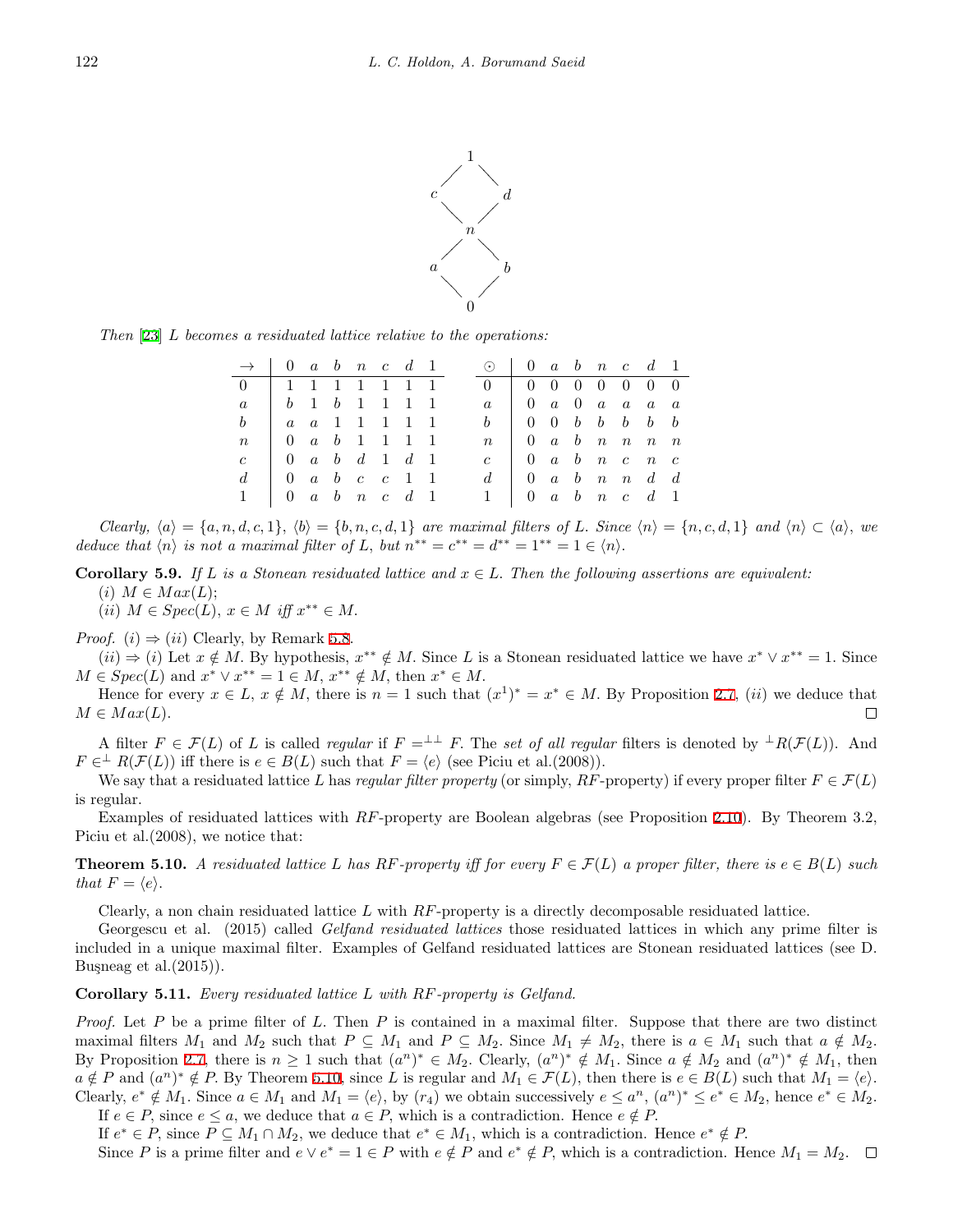**Example 5.12.** We have to specify that the class of Stonean residuated lattices and residuated lattices with *RF*property are different. Also, there are Gelfand residuated lattices which do not have the *RF*-property.

Consider  $L = \{0, a, b, c, d, e, f, g, 1\}$  with the Hasse diagram:



Then [[23\]](#page-18-5) *L* becomes a residuated lattice relative to the following operations:

| $\rightarrow$ 0 a b c d e f g 1 |                     |  |  |                                                                     |  | $\odot$   0 a b c d e f g 1                                                        |                                                                                    |  |  |  |                                     |  |
|---------------------------------|---------------------|--|--|---------------------------------------------------------------------|--|------------------------------------------------------------------------------------|------------------------------------------------------------------------------------|--|--|--|-------------------------------------|--|
| $0 \quad \square$               | 1 1 1 1 1 1 1 1 1   |  |  |                                                                     |  | $0 \perp$                                                                          |                                                                                    |  |  |  | $0 \t0 \t0 \t0 \t0 \t0 \t0 \t0 \t0$ |  |
|                                 |                     |  |  | g 1 1 g 1 1 g 1 1                                                   |  | $\overline{a}$                                                                     |                                                                                    |  |  |  |                                     |  |
| b                               | $f$ g 1 f g 1 f g 1 |  |  |                                                                     |  | $b \begin{array}{ccccccccccccc} b & 0 & a & b & 0 & a & b & 0 & a & b \end{array}$ |                                                                                    |  |  |  |                                     |  |
| $\mathfrak{c}$                  |                     |  |  | e e e 1 1 1 1 1 1                                                   |  |                                                                                    |                                                                                    |  |  |  |                                     |  |
|                                 |                     |  |  | $d \quad e \quad e \quad g \quad 1 \quad 1 \quad g \quad 1 \quad 1$ |  |                                                                                    |                                                                                    |  |  |  | $0$ 0 a 0 0 a c c d                 |  |
| $\epsilon$                      |                     |  |  | c d e f g $1$ f g $1$                                               |  |                                                                                    | $e \begin{bmatrix} 0 & a & b & 0 & a & b & c & d & e \end{bmatrix}$                |  |  |  |                                     |  |
|                                 |                     |  |  | b b b e e e 1 1 1                                                   |  |                                                                                    | $f \begin{array}{ccccccccccccc} f & 0 & 0 & 0 & c & c & c & f & f & f \end{array}$ |  |  |  |                                     |  |
|                                 | a b b d e e g 1 1   |  |  |                                                                     |  |                                                                                    | $g \begin{array}{ ccc } g & 0 & 0 & a & c & c & d & f & f & g \end{array}$         |  |  |  |                                     |  |
|                                 | 0 a b c d e f g 1   |  |  |                                                                     |  |                                                                                    | $1 \quad 0 \quad a \quad b \quad c \quad d \quad e \quad f \quad g \quad 1$        |  |  |  |                                     |  |

Clearly,  $B(L) = \{0, b, f, 1\}$ . Then L is a residuated lattice with RF-property. Since  $a^* \vee a^{**} = g \vee a = g \neq 1$ , we deduce that *L* is not Stonean residuated lattice. Hence *L* is a residuated lattice with *RF*-property, but *L* isn't Stonean. For the converse we consider  $L = \{0, a, b, c, d, e, f, g, 1\}$  with the same Hasse diagram as above.

Then [[21\]](#page-18-7) *L* becomes a residuated lattice with the following operations:

| $\rightarrow$ 0 a b c d e f g 1 |                                                                                    |  |  |  |  |  | $\odot$ 0 a b c d e f g 1                                                          |  |  |  |  |
|---------------------------------|------------------------------------------------------------------------------------|--|--|--|--|--|------------------------------------------------------------------------------------|--|--|--|--|
| 0 1 1 1 1 1 1 1 1 1             |                                                                                    |  |  |  |  |  | $0 \t 0 \t 0 \t 0 \t 0 \t 0 \t 0 \t 0 \t 0$                                        |  |  |  |  |
|                                 |                                                                                    |  |  |  |  |  | $a \quad \begin{array}{ ccc } a & a & b & a & a & b & a \end{array}$               |  |  |  |  |
|                                 | $\begin{array}{ccccccccccccccccc} & f & g & 1 & f & g & 1 & f & g & 1 \end{array}$ |  |  |  |  |  | $b \begin{array}{ccccccccccccc} b & 0 & a & b & 0 & a & b & 0 & a & b \end{array}$ |  |  |  |  |
|                                 | <i>b b b</i> 1 1 1 1 1 1                                                           |  |  |  |  |  | $c \begin{array}{c cccccc} c & 0 & 0 & 0 & c & c & c & c & c \end{array}$          |  |  |  |  |
| $d_{\cdot}$                     | 0 <i>b b f</i> 1 1 <i>f</i> 1 1                                                    |  |  |  |  |  | $d \mid 0$ a a c d d c d d                                                         |  |  |  |  |
| $\epsilon$                      | $\begin{array}{ccccccccc} \vert & 0 & a & b & f & g & 1 & f & g & 1 \end{array}$   |  |  |  |  |  | $e \quad 0 \quad a \quad b \quad c \quad d \quad e \quad c \quad d \quad e$        |  |  |  |  |
|                                 | b b b e e e 1 1 1                                                                  |  |  |  |  |  | $f \quad 0 \quad 0 \quad 0 \quad c \quad c \quad c \quad f \quad f \quad f$        |  |  |  |  |
|                                 |                                                                                    |  |  |  |  |  | $g \begin{array}{c cccccc} g & 0 & a & a & c & d & d & f & g & g \end{array}$      |  |  |  |  |
|                                 | $0 \quad a \quad b \quad c \quad d \quad e \quad f \quad g \quad 1$                |  |  |  |  |  | $1 \quad 0 \quad a \quad b \quad c \quad d \quad e \quad f \quad g \quad 1$        |  |  |  |  |

Since  $0^* \vee 0^{**} = 1 \vee 0 = 1$ ,  $a^* \vee a^{**} = f \vee b = 1$ ,  $b^* \vee b^{**} = f \vee b = 1$ ,  $c^* \vee c^{**} = b \vee f = 1$ ,  $d^* \vee d^{**} = 0 \vee 1 = 1$ ,  $e^* \vee e^{**} = 0 \vee 1 = 1$ ,  $f^* \vee f^{**} = b \vee f = 1$ ,  $g^* \vee g^{**} = 0 \vee 1 = 1$  and  $1^* \vee 1^{**} = 0 \vee 1 = 1$ , we deduce that L is a Stonean residuated lattice.

Since  $a^2 = a$ , we deduce that  $\langle a \rangle = \{a, b, d, e, g, 1\}$  and  $\lambda \downarrow \langle a \rangle = \langle 1 \rangle \neq \langle a \rangle$ *.* 

Therefore, *L* is a Stonean residuated lattice, but *L* does not have the *RF*-property.

By Theorem 6 (D. Busneag et al. (2015)), we notice that every Stonean residuated lattice is Gelfand. Therefore, L is a Gelfand residuated lattice, but *L* does not have the *RF*-property.

<span id="page-16-0"></span>**Lemma 5.13.** Let L be a residuated lattice with  $RF$ -property. Then  $Spec(L) = Max(L)$ .

*Proof.* Since  $Max(L) \subseteq Spec(L)$ , then it suffices to prove that any prime filter of L is maximal. We consider  $M \in$ *Spec*(*L*)*.* In order to prove  $M \in Max(L)$ , let  $x \notin M$ .

If there is  $F \in \mathcal{F}(L)$  such that  $x \in F$ . Since L has RF-property, then there exists  $e \in B(L)$  such that  $\langle x \rangle = \langle e \rangle$ ,  $\langle e \rangle \subseteq F$ , that is,  $x^n = e$ , for some  $n \geq 1$ . Since  $1 = e \vee e^* = x^n \vee (x^n)^* \leq x \vee (x^n)^*$ , we deduce that  $x \vee (x^n)^* = 1 \in M$ . Since *M* is a prime filter and  $x \notin M$ , we get that  $(x^n)^* \in M$ .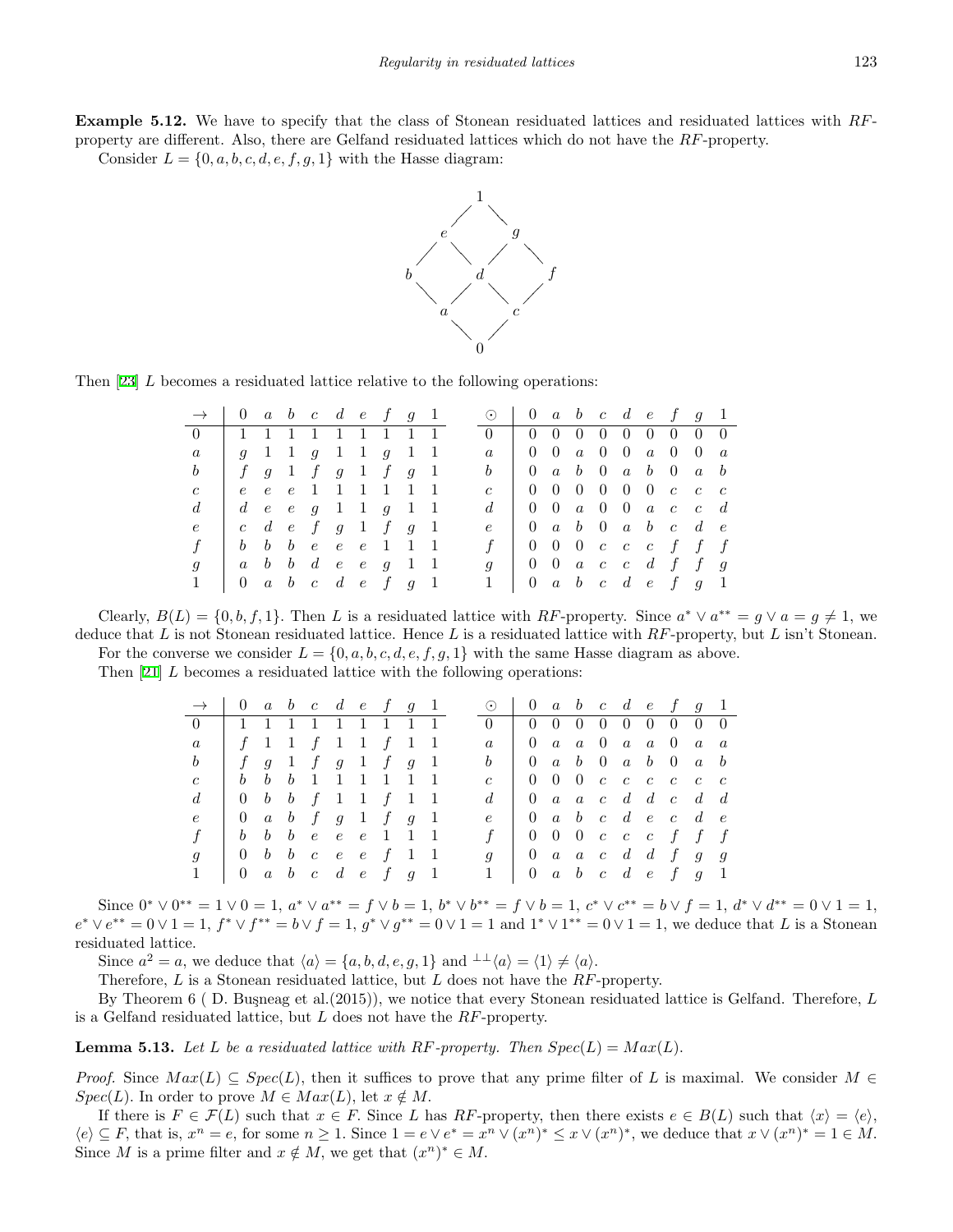If there is no  $F \in \mathcal{F}(L)$  such that  $x \in F$ , we deduce that  $\langle x \rangle = \langle 0 \rangle$ , that is, x is of finite order. Hence  $x^n = 0$ , for some  $n \geq 1$ . Therefore,  $1 = (x^n)^* \in M$ .

In all cases we deduce that for any  $x \notin M$ , there is  $n \geq 1$  such that  $(x^n)^* \in M$ . Therefore, by Proposition [2.7](#page-3-0), M is maximal.  $\Box$ 

D. Busneag et al. (2010) investigated the properties of hyperarchimedean residuated lattices. An element  $a \in L$  is called *archimedean* if there is  $n \geq 1$  such that  $a^n \in B(L)$ ; and the lattice *L* is called *hyperarchimedean* if all its elements are archimedean.

#### <span id="page-17-0"></span>**Theorem 5.14.** *L is hyperarchimedean iff L has RF-property.*

*Proof.* Let *L* be a hyperarchimedean residuated lattice. Then for any  $x \in L$ , there exist  $n \geq 1$  and  $e \in B(L)$  such that  $x^n = e$ , thus  $\langle x \rangle = \langle e \rangle$  and  $\langle x \rangle = \langle e \rangle$ . By Proposition [2.10](#page-4-2) we deduce that  $\langle x \rangle = \langle e \rangle = \langle e^* \rangle = \langle e^* \rangle = \langle e^* \rangle = \langle e \rangle = \langle e \rangle = \langle e \rangle$  $\langle x \rangle$ , then  $\perp \perp \langle x \rangle = \langle x \rangle$ . Since  $\perp \perp \langle x \rangle = \langle x \rangle$ , for every  $x \in L$ , we deduce that L has RF-property.

Conversely, let *L* be a residuated lattice with *RF*-property. By Theorem 50 (D. Buşneag et al. (2010)) we deduce that *L* is hyperarchimedean iff  $Spec(L) = Max(L)$ . By Lemma [5.13](#page-16-0) we deduce that  $Spec(L) = Max(L)$ , then *L* is hyperarchimedean.  $\Box$ 

**Corollary 5.15.** *L* has  $RF$ -property iff *L* is hyperarchimedean iff  $Spec(L) = Max(L)$ .

*Proof.* By Theorem [5.14](#page-17-0) we deduce *L* is hyperarchimedean iff *L* has *RF*-property. By Theorem 50 (D. Buşneag et al. (2010))) we deduce *L* is hyperarchimedean iff  $Spec(L) = Max(L)$ . Therefore, the claim follows.  $\Box$ 

**Proposition 5.16.** *L is hyperarhimedean iff for all*  $x \in L$  *there exists*  $m \ge 1$  *such that*  $x \vee (x^m)^* = 1$ *.* 

*Proof.* Let  $x \in L$ . Assume there is  $n \ge 1$  such that  $x^n \in B(L)$ . Then  $1 = x^n \vee (x^n)^* \le x \vee (x^n)^*$ , that is  $x \vee (x^n)^* = 1$ . Conversely, assume  $x \in L$  and for some  $n \geq 1$ ,  $x \vee (x^n)^* = 1$ . In order to prove that  $x^n \in B(L)$ , we show by induction

that  $x^n \vee (x^n)^* = 1$ . We obtain successively  $1 = 1 \odot 1 = [x \vee (x^n)^*] \odot [x \vee (x^n)^*] \stackrel{(r_5)}{=} \{x \odot [x \vee (x^n)^*]\} \vee \{(x^n)^* \odot [x \vee (x^n)^*]\} \stackrel{(r_5)}{=}$  $x^2 \vee [x \odot (x^n)^*] \vee [[x \odot (x^n)^*]] \vee [(x^n)^* \odot (x^n)^*] \leq x^2 \vee (x^n)^*$ . Hence  $x^2 \vee (x^n)^* = 1$ . By  $(r_5)$ , in similar manner we realize that  $1 = 1 \odot 1 = [x^2 \vee (x^n)^*] \odot [x^2 \vee (x^n)^*] \leq x^3 \vee (x^n)^*$ . Hence  $x^3 \vee (x^n)^* = 1$ . More generally, we assume that  $x^{n-1} \vee (x^n)^* = 1$  and we realize that  $1 = 1 \odot 1 = [x^{n-1} \vee (x^n)^*] \odot [x^{n-1} \vee (x^n)^*] \leq x^n \vee (x^n)^*$ . Hence  $x^n \vee (x^n)^* = 1$ , that is  $x^n \in B(L)$ . Thus, *L* is hyperarhimedean.  $\Box$ 

We recall that if  $F, G \in \mathcal{F}(L)$ , then  $F \vee G = F \vee_{\mathcal{F}(L)} G = \langle F \cup G \rangle = \{x \in L : b \odot c \leq x \text{ for some } b \in F, c \in G\}$ . And  $F \wedge G = F \wedge_{\mathcal{F}(L)} G = F \cap G$ .

<span id="page-17-1"></span>**Lemma 5.17.** *L* is a hyperarhimedean residuated lattice iff  $F \vee^{\perp} F = L$ , for any  $F \in \mathcal{F}(L)$ .

<span id="page-17-2"></span>**Lemma 5.18.** *The lattice*  $\mathcal{F}(L)$  *is pseudo-complemented and for any filter*  $F$ *, its pseudo-complement is*  $\perp F$ .

*Proof.* By definition  $F \wedge^{\perp} F = F \cap^{\perp} F = \{1\}$ . Let G be a filter of L such that  $F \wedge G = F \wedge_{\mathcal{F}(L)} G = F \cap G = \{1\}$ . We shall prove that  $G \subseteq^{\perp} F$ . Let  $a \in G$ . For any  $x \in F$ , we have that  $a \vee x \in F \cap G = \{1\}$ , since  $a \vee x \ge x \in F$  and  $a \vee x \ge a \in G$ . Hence,  $a \vee x = 1$  for any  $x \in F$ , so  $a \in F$ . That is,  $\overline{F}$  is the pseudo-complement of F.  $\Box$ 

The following result is a direct consequence of Lemma [5.17](#page-17-1) and Lemma [5.18.](#page-17-2)

**Theorem 5.19.** L is a hyperarhimedean residuated lattice iff  $(\mathcal{F}(L), \vee_{\mathcal{F}(L)}, \wedge_{\mathcal{F}(L)}, \{1\}, L)$  is a Boolean algebra.

### **6 Conclusions**

Different definition of regular elements in residuated lattices, with their sets denoted by  $B(L)$ ,  $R(L)$ ,  $M(L)$ ,  $Reg(L)$ and  $MV(L)$ , are studied (D. Busneag et al.(2013), D. Busneag et al.(2015), Cignoli (2008), Turunen and Mertanen (2008), Ciungu (2009)). We study their properties in order to establish the relationship between them and we give a new characterizations for dense, regular and Boolean elements in residuated lattices.

Based on the works Mohtashamnia and Borumand Saeid (2012), Borzooei et al. (2013) and D. Buşneag et al. (2015), we study a new class of directly indecomposable residuated lattices named *special residuated lattices*, we prove that classes of special BL-algebras and integral BL-algebras coincide, we present some characterizations. Moreover, we gave some examples of special residuated lattices and showed the relationship between them and other algebraic structures. In addition for a special residuated lattice L, we proved that the unique maximal filter of L is  $L \setminus \{0\}$  and  $L/D(L)$  is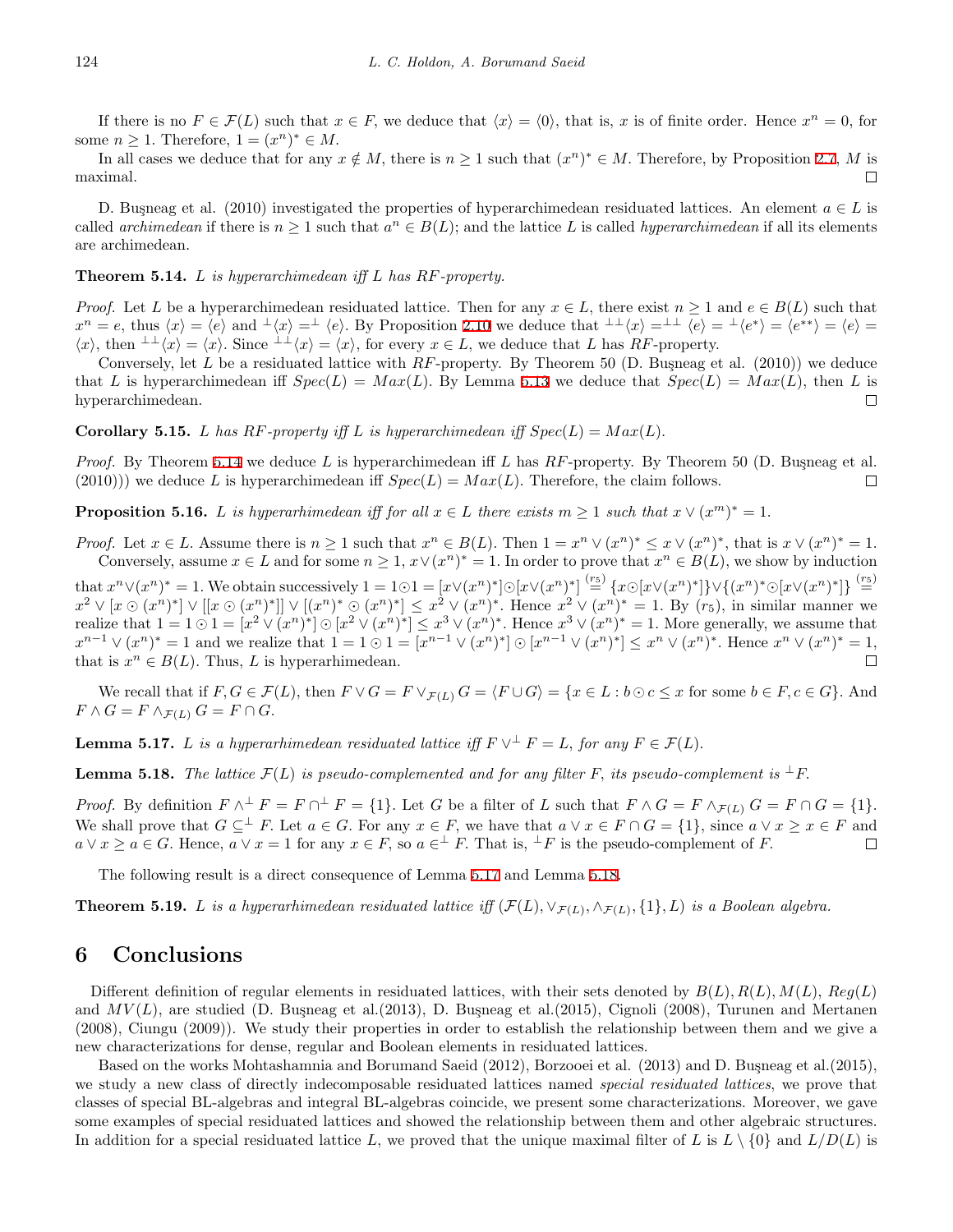an MV-algebra. A new characterizations for Stonean residuated lattices and Boolean algebras is given in Theorems [4.8](#page-13-3) and [4.11](#page-13-4).

Also, we consider the notion of *residuated lattices with RF-property*. Finally, we prove that residuated lattices with *RF*-property are equivalent with hyperarchimedean residuated lattices.

# **7 Acknowledgment**

We would like to warmly thank the referees for their helpful comments and suggestions for the improvement of this paper.

### **References**

- [1] R. Balbes, Ph. Dwinger, *Distributive lattices*, University of Missouri Press, 1974.
- [2] W. J. Blok, D. Pigozzi, *Algebraizable logics*, Memoirs of the American Mathematical Society, **396**, American Mathematical Society, Providence, 1989.
- [3] K. Blount, C. Tsinakis, *The structure of residuated lattices*, International Journal of Algebra and Computation, **13**(4) (2003), 437-461.
- [4] R. A. Borzooei, A. Paad, *Integral filters and integral BL-algebras*, Italian Journal of Pure and Applied Mathematics, **30** (2013), 303-316.
- [5] D. Bu¸sneag, D. Piciu, A. Jeflea, *Archimedean residuated lattices*, Annals of the Alexandru Ioan Cuza University-Mathematics, **56**(1) (2010), 227-252.
- [6] D. Bu¸sneag, S. Rudeanu, *A glimpse of deductive systems in algebra*, Central European Journal of Mathematics, **8**(4) (2010), 688-705.
- <span id="page-18-6"></span>[7] D. Busneag, D. Piciu, J. Paralescu, *Divisible and semi-divisible residuated lattices*, Annals of the Alexandru Ioan Cuza University-Mathematics, doi: 10.2478/aicu-2013-0012, 14-45.
- <span id="page-18-1"></span>[8] D. Bu¸sneag, D. Piciu, L. C. Holdon, *Some properties of ideals in Stonean residuated lattice*, Journal of Multi-Valued Logic & Soft Computing, **24**(5-6) (2015), 529-546.
- [9] R. Cignoli, *Free algebras in varieties of Stonean residuated lattices*, Soft Computing, **12** (2008), 315-320.
- [10] L. C. Ciungu, *Directly indecomposable residuated lattices*, Iranian Journal of Fuzzy Systems, **6**(2) (2009), 7-18.
- [11] R. P. Dilworth, *Non-commutative residuated lattices*, Transactions of the American Mathematical Society, **46** (1939), 426-444.
- [12] F. Esteva, L. Godo, *Monoidal t-norm based logic: Towards a logic for left-continnuos t-norms*, Fuzzy Sets and Systems, **124**(3) (2001), 271-288.
- <span id="page-18-3"></span>[13] H. Freytes, *Injectives in residuated algebras*, Algebra Universalis, **51** (2004), 373-379.
- <span id="page-18-2"></span>[14] P. H´ajek, *Basic fuzzy logic and BL-algebras*, Soft Computing, **2** (1998), 124-128.
- [15] P. H´ajek, *Mathematics of fuzzy logic*, Kluwer Academic Publishers, Dordrecht, 1998.
- [16] U. Höhle, P. Klement, *Commutative residuated monoids*, Non-classical Logics and Their Aplications to Fuzzy Subsets, Kluwer Academic Publishers, 1995.
- <span id="page-18-0"></span>[17] N. Galatos, P. Jipsen, T. Kowalski, H. Ono, *Residuated Lattices: An algebraic glimpse at substructural logics*, Studies in Logics and the Foundations of Mathematics, Elsevier, 2007.
- [18] G. Georgescu, D. Cheptea, C. Muresan, *Algebraic and topological results on lifting properties in residuated lattices*, Fuzzy Sets and Systems, **271** (2015), 102-132.
- [19] N. Mohtashamnia, A. Borumand Saeid, *A special type of BL-algebra*, Annals of the University of Craiova-Mathematics and Computer Science Series, **39** (2012), 8-20.
- [20] C. Muresan, *Dense elements and classes of residuated lattices*, Bulletin Mathmatique de la Socit des Sciences Mathmatiques de Roumanie, Tome, **53**(101) (2010), 11-24.
- <span id="page-18-7"></span>[21] C. Mureşan, Co-Stone residuated lattices, Annals of the University of Craiova-Mathematics and Computer Science Series, 40 (2013), 52-75.
- [22] P. M. Idziak, *Lattice operations in BCK-algebras*, Mathematica Japonica, **29** (1984), 839-846.
- <span id="page-18-5"></span>[23] A. Iorgulescu, *Algebras of logic as BCK-algebras*, Academy of Economic Studies Bucharest, Romania, 2008.
- [24] S. Jenei, F. Montagna, *A proof of standard completeness for Esteva and Godos logic MTL*, Studia Logica, **70** (2002), 183-192.
- <span id="page-18-4"></span>[25] T. Kowalski, H. Ono, *Residuated lattices: An algebraic glimpse at logics without contraction*, Japan Advanced Institute of Science and Technology, (2002), 19-56.
- [26] W. Krull, *Axiomatische Begründung der allgemeinen ideal theorie*, Sitzungsberichte der physikalisch medizinischen Societäd der Erlangen, **56** (1924), 47-63.
- [27] J. S. Olson, *Free representable idempotent commutative residuated lattices*, International Journal of Algebra and Computation, **18** (2008), 1365-1394.
- [28] M. Okada, K. Terui, *The finite model property for various fragments of intuitionistic linear logic*, Journal of Symbolic Logic, **64** (1999), 790-802.
- [29] H. Ono, Y. Komori, *Logics without the contraction rule*, Journal of Symbolic Logic, **50** (1985), 169-201.